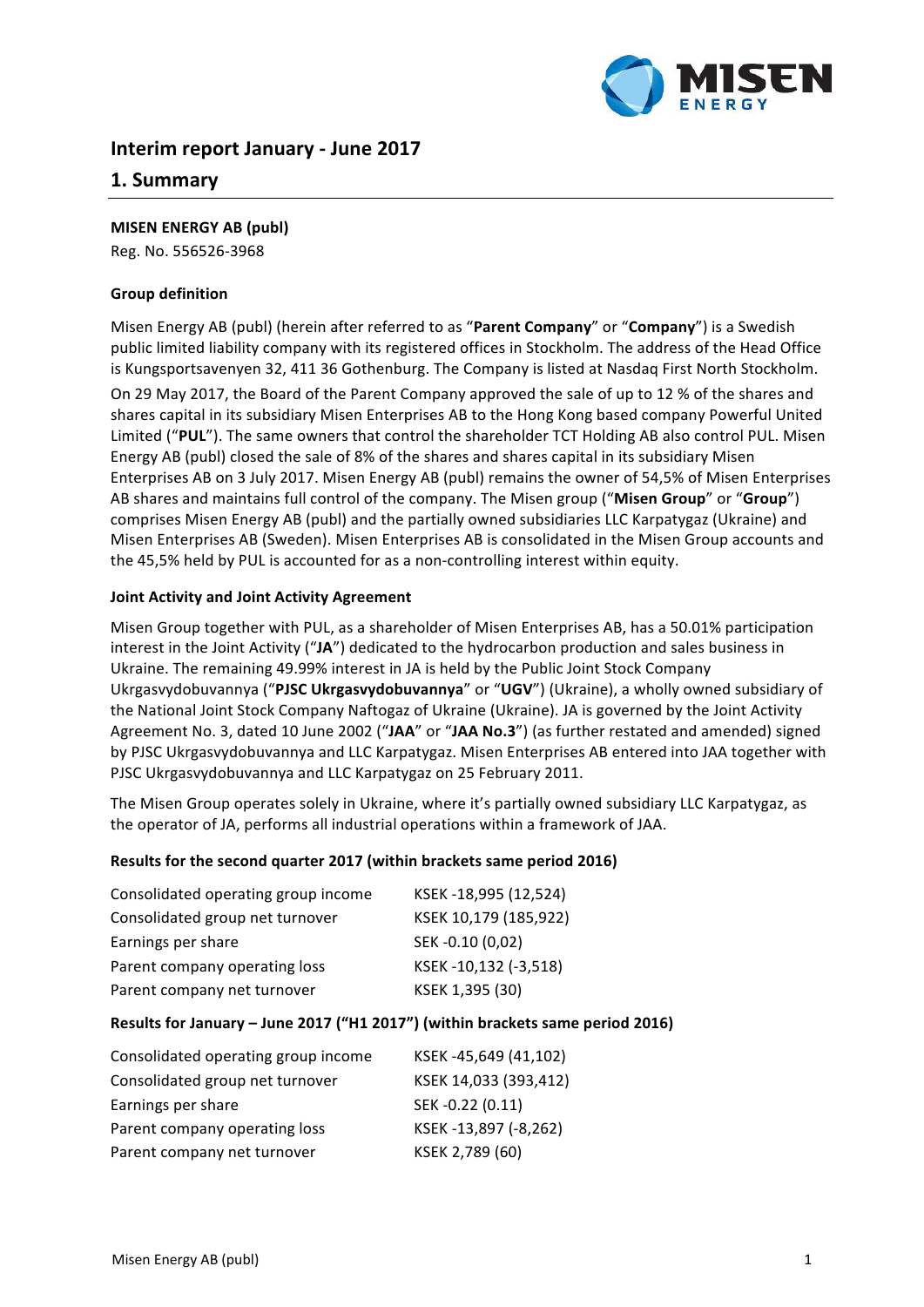# **2. Essential Events during the H1 2017**

#### **The Group's financial position**

In July 2015, the JA defaulted to pay KUSD 2,240 (KSEK 20,316) of a total of KUSD 12,250 (KSEK 111,104) to Sberbank Russia. In August 2015, the JA defaulted to pay the remaining debt of KUSD 10,010 (KSEK 90,787) of a total of KUSD 12,250 (KSEK 111,104). In conjunction with this, the JA reached an agreement with Sberbank Russia to restructure the debt with new repayment terms. However, the restructuring agreement had not been signed as of the end of June 2017 due to agreement not having been reached between the JAA participants. Sberbank Russia therefore could impose punitive interest on the JA amounting to KUAH 29,424 (KSEK 9,497). This punitive interest is recognized in the Misen Group's financial statements and, as of 30 June 2017, Misen's share of the provision in the Group's balance sheet for this purpose amounts to KSEK 4,749.

JA is subject to certain terms and conditions associated with its loans. As of 30 June 2017, the JA had not fully satisfied these conditions in its agreement with PJSC Sberbank. These loans are classified as current liabilities as of 30 June 2017.

As of 30 June 2017 outstanding debt to PJSC Sberbank amounted to KUSD 6,650 (KSEK 56,198).

In August 2015, Sberbank Leasing sued the JA for violation of a leaseback agreement. According to the suit, the JA has not delivered equipment in time, according to the agreement, and Sberbank Leasing therefore has legal grounds to sue the JA for breach of contract. However, the JA considers that the unrealised delivery of equipment has legal grounds as Sberbank Leasing did not fulfil its obligations under the contract (full payment of the value of the equipment) at the time the agreement came into effect.

In April 2016 and July 2016, higher courts dismissed Sberbank Leasing's claims on the JA regarding the alleged violations of the leaseback agreement. Subsequently, Sberbank Leasing requested the Supreme Economic Court of Ukraine to invalidate the previous verdicts. On 13 October 2016, the Supreme Economic Court of Ukraine voided the verdicts of the lower courts and ordered them to retry the case.

On the 6 and 13 of December 2016 new court proceedings were held. The court instructed the parties to submit additional information and postponed the proceedings to 28 February 2017 and then to 21 March 2017. On 21 March 2017, the court partially sustained the application made by Sberbank Leasing, which changed the name of legal entity to Center of Financial Leasing LLC on 20-th March 2017, and ordered Misen Enterprises AB, LLC Karpatygaz and PJSC Ukrgasvydobuvannya to compensate approximately MUSD 37 (MSEK 313) to Sberbank Leasing. On 31 March 2017 and 3 April 2017, LLC Karpatygaz and PJSC Ukrgasvydobuvannya respectively filed appeals with the court. The court hearings were scheduled on 16 April 2017, 1 June 2017 and then postponed to 12 July 2017.

On 29 December 2016, Sberbank Leasing filed another lawsuit against the JA, according to which the JA allegedly committed further violations of the leaseback agreement. According to this lawsuit, Sberbank Leasing's claim amounted to KUAH 1,397,704 (KSEK 451,144). On 21 June 2017 Center of Financial Leasing LLC filed a claim, in which it increased requested compensation amount up to MUSD 37 (MSEK 313) and MUAH 974 (MSEK 314) including fines, interests and lost profits. Court hearings were schedule on 22 June 2017 and then postponed to 17 August 2017. The JA maintains that the non-delivery could be justified given that Sberbank Leasing (currently Center of Financial Leasing LLC) has not fulfilled its obligations in accordance with the leaseback agreement (full payment of the value of the equipment) at the time the agreement came into effect. Furthermore, the JA claims that it already has repaid the amount of the advance, within the framework of the leaseback agreement. The JA also refutes all claims based on the depreciation of the Ukrainian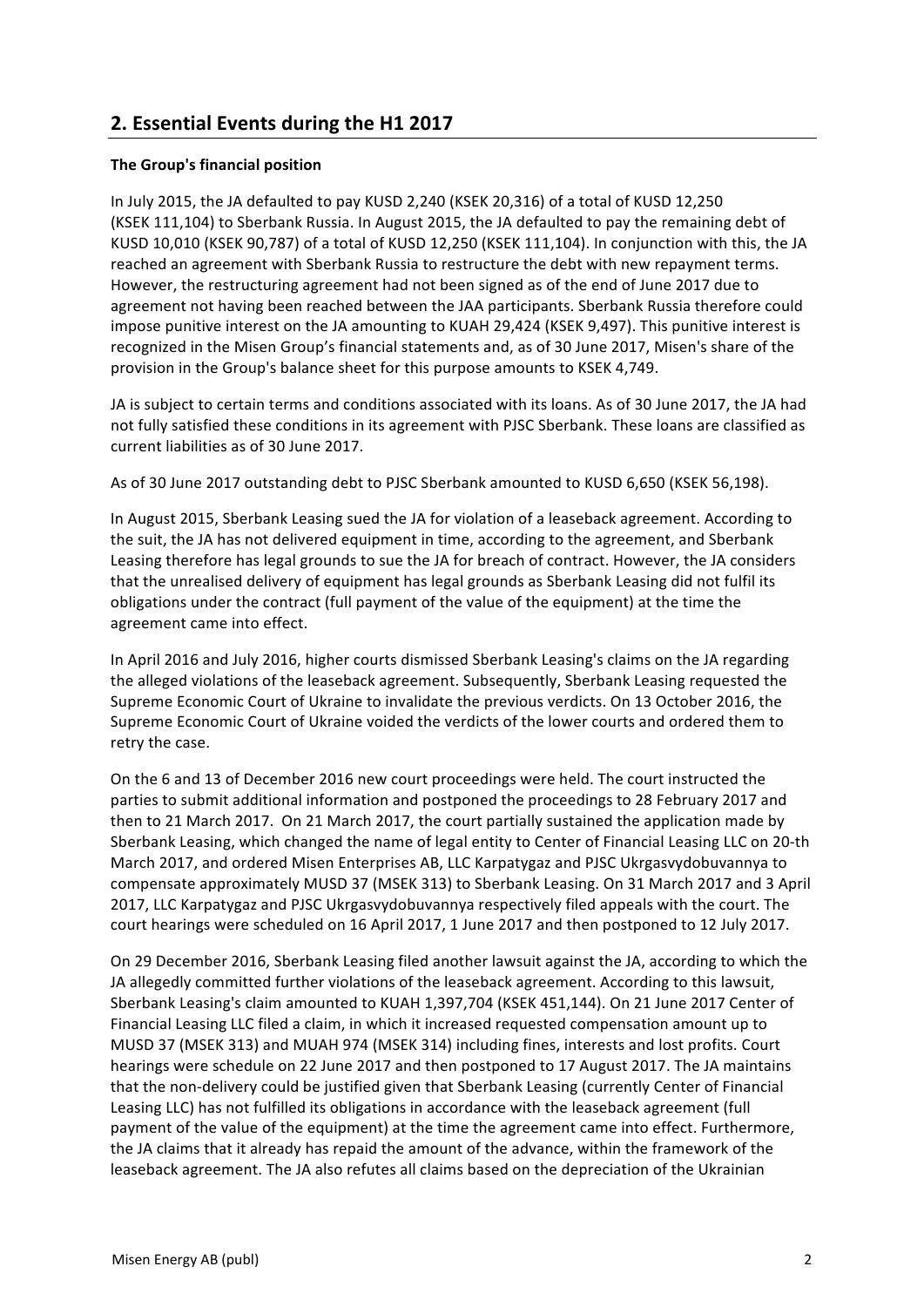currency, as no such provisions exist in the leaseback agreement for the amounts of the advance that was received from Sberbank Leasing.

For further information, please also refer to chapter Essential events after the end of the H1 2017.

#### **Financing of the Group's Swedish operations**

On 10 May 2017, the Company signed a loan agreement with PUL for a loan of EUR 1 million with a fixed loan fee KEUR 150. The Company had to repay the loan and the loan fee by 30 June 2017. For further information, please also refer to chapter Essential events after the end of H1 2017.

## **Operation of the Booster Compressor Stations (BCSs)**

In September 2015, Khrestyschenska Booster Compressor Station (BCS) was commissioned. This BCS is one of the largest in Ukraine and provides the extraction of up to 25 per cent of the total domestic natural gas production. However, a dispute arose between the JA and PJSC Ukrgasvydobuvannya regarding how to allocate the incremental production of gas at Khrestyschenska BCS.

In early 2016, the JAA's participants agreed that the JA would lease Khrestyschenska BCS to PJSC Ukrgazvydobuvannya. UGV has operated this BCS for its sole benefit and paid the corresponding fuel gas costs acquired during the lease period since 1 January 2016. The Lease Agreement was renewed In May 2017, although on different terms, and JA transferred Khrestyschenska BCS to PJSC Ukrgazvydobuvannya use until 30 April 2018.

In addition, given UGV's refusal to allocate the power supply costs as well as the JA's unavailability to sell hydrocarbons, Misen Enterprises AB and LLC Karpatygaz could not properly implement the JAA No.3. Under the circumstances, on 10 May 2017 the Joint Activity leased additional 6 BCSs to PJSC Ukrgazvydobuvannya. The following BCSs were transferred to the use until 30 April 2018 to PJSC Ukrgazvydobuvannya:

- Abazivska BCS
- Letnyanska BCS
- Rozpashnivska BCS
- Skhidno-Poltavska BCS
- Svydnytska BCS
- Yuliyivska BCS.

PJSC Ukrgazvydobuvannya covers all the costs related to operation of the BCSs.

For further information, please also refer to chapter Essential events after the end of H1 2017.

#### **Subsoil use charge**

The Ukrainian Government continued applying 70% subsoil use charge to the joint activities in accordance with laws adopted in 2014.

The situation has deteriorated when the Parliament of Ukraine amended tax legislation. The changes determine the subsoil use charge for private producers at 29 per cent for natural gas extracted from depths not exceeding 5,000 meters, and 14 per cent for natural gas extracted from depths exceeding 5,000 meters. The subsoil use charge applicable to the JA is much higher than the charges applicable to private producers.

At the start of October 2015, the Company submitted a notice of investment dispute to the Government of Ukraine in accordance to the Agreement between the Government of the Kingdom of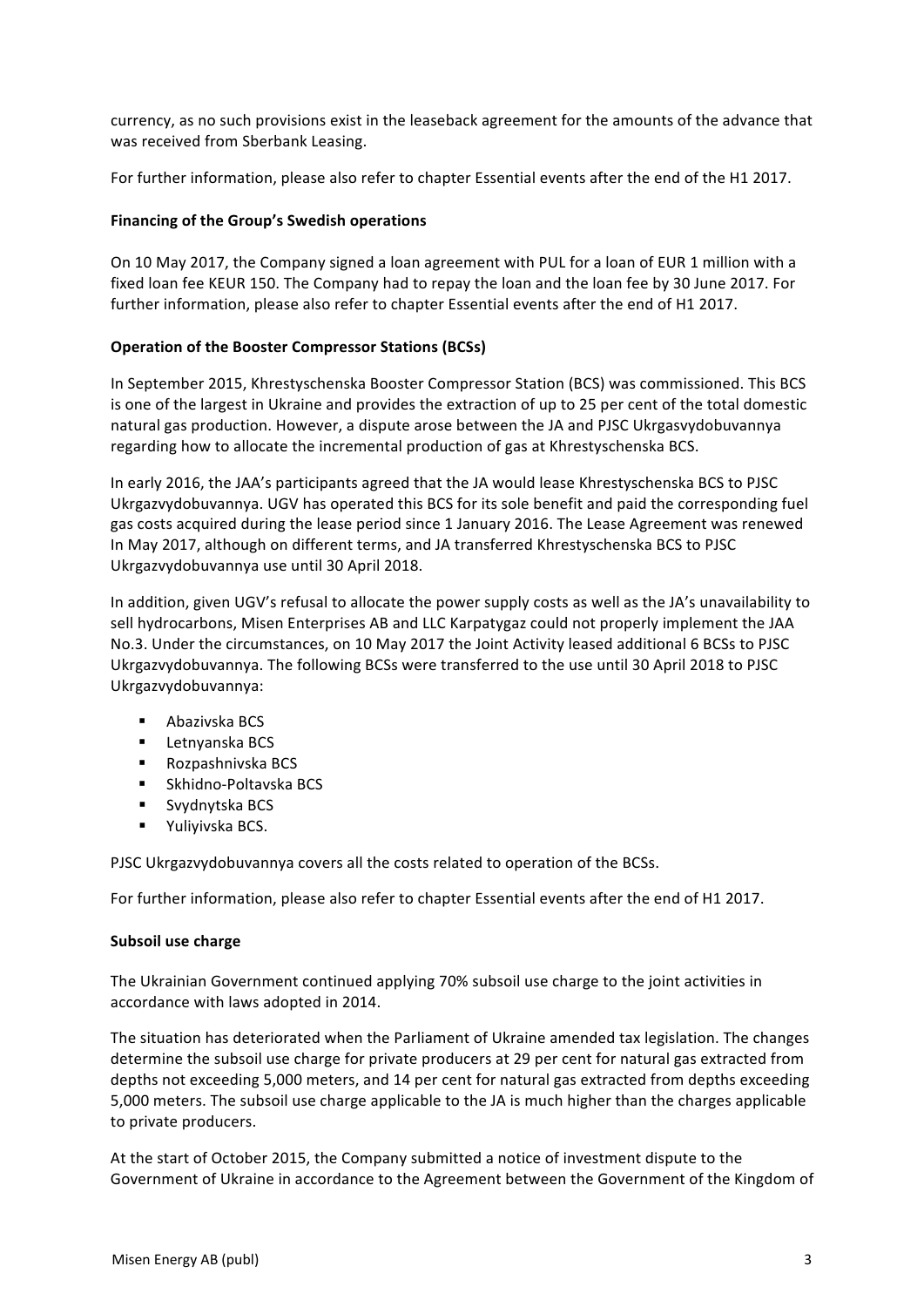Sweden and the Government of the Ukraine on the Promotion and Reciprocal Protection of Investments. During H1 2017, the Government of Ukraine continued to impose the exorbitant subsoil charge for the joint activities conducted in accordance with the JAA No. 3.

As of the end of H1 2017, the Company has reached no amicable resolution of the dispute with the Government of Ukraine.

#### **Tax payments in Ukraine**

Despite being prevented from selling hydrocarbons, JA continued paying value added tax and corporate profit tax in H1 2017. During H1 2017, JA paid KUAH 37,735 (adjusted KSEK 12,399) as value added tax and corporate profit tax. Since 2011 JA has contributed to Ukraine KUAH 11,157,996 (adjusted KSEK 5,261,045) as subsoil use charge, value added tax and corporate profit tax.

## **Ukraine's economy**

**GDP Growth.** In the first quarter of 2017 GDP growth slowed from 4.8% in fourth quarter of 2016 to 2.5% compared to the same periods of the previous year, which is in line with International Monetary Fund GDP growth projections for 2017 of 2.0%. The slower growth is mainly explained by the fact that in the first quarter of 2017 agricultural production has no positive contribution to GDP growth since the crop production data is reflected in agricultural output statistics only from June through December. The positive dynamic in economic activity is mainly explained by growth in fixed investments. Construction grew by 15.6% and 21.3% in fourth quarter of 2016 and first quarter of 2017 compared to the same periods of the previous year. Growth in the trade sector also accelerated to 3.1% compared to the same period of previous year, driven by a pick-up in retail trade.

**Industrial production.** Ukraine's industrial output has gradually recovered since the active phase of the Russian military aggression in 2014–2015. Industrial production was affected on the downside due to creation of the territories still frozen in conflict in the east of the country, which is part of a supply chain of the broader industrial zone of the Eastern Ukraine. Despite this fact in H1 2017 industrial production fell by 0.4%. This was mainly due to the cargo transportation blockade of the area that is currently beyond the control of the Government of Ukraine. The blockade was enacted by National Security Council of Ukraine in the beginning of March 2017. Because of the halted freight traffic, the coal production decreased by 11.2% in H1 2017 compared to the same period of previous year. At the same time in H1 2017 natural gas production increased by 3% compared to the same period of the previous year.

**Inflation.** In H1 2017 consumer inflation made up 13.8% compared to the same period of the previous year. Reduced inflationary pressure was of fundamental nature: the stable exchange rate and weak domestic demand (despite upward trend). Upward pressure on prices is exerted by growing levels of utility tariffs. The food prices grew by 8.2% in H1 2017 compared to the same period of the previous year, utility tariffs rose by 36.6% in H1 2017 compared to the same period of the previous year. The increase in commodity prices in global markets along with the stable Ukrainian currency caused industrial inflation to accelerate by 33.6% in H1 2017 compared to the same period of the previous year.

**Exchange rate.** During H1 2017, the rate for UAH towards SEK has decreased from 0.3301 on 31 December 2016 to 0.3228 on 30 June 2017, or by -2.7%. Main contributor was current account deficit, which was mainly covered from National Bank of Ukraine foreign currency reserves. Since the Misen Group's operations and net assets are almost entirely located in Ukraine this has negatively affected the Group's equity, decreasing it by KSEK 10,625.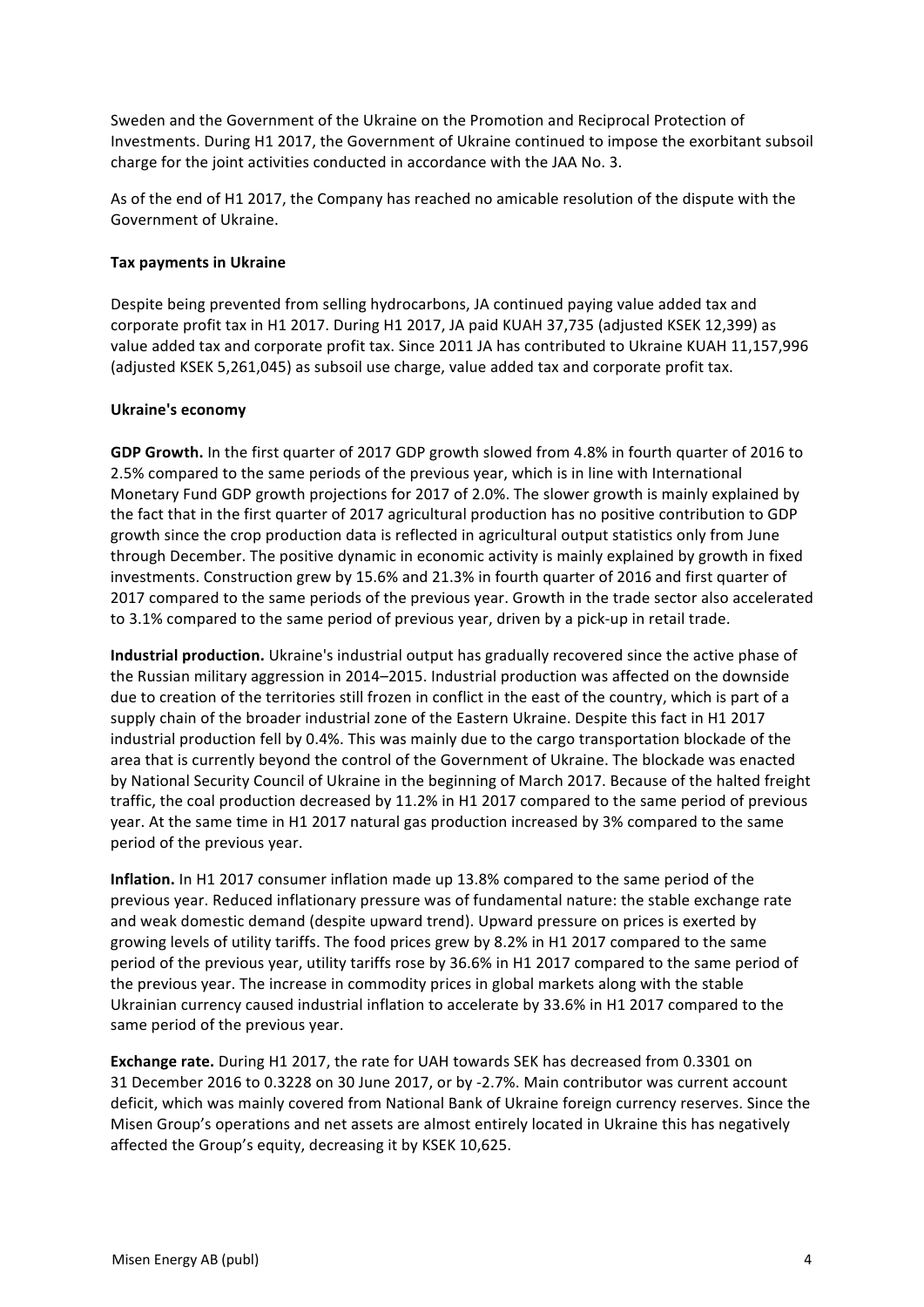#### **Request for Arbitration from PJSC Ukrgasvydobuvannya**

Misen Enterprises AB and LLC Karpatygaz participate in an arbitration proceeding commenced by PJSC Ukrgasvydobuvannya in August 2016 under the JAA No. 3 and vigorously defend the legitimate interests of their investors.

In accordance to the procedural timetable determined by the Tribunal, the disputing parties shall submit their positions on the merits. Misen Enterprises AB and LLC Karpatygaz received Statement of Claim from PJSC Ukrgasvydobuvannya in February 2017 and submitted its Statement on Defence in May 2017. Therewith, Misen Enterprises and LLC Karpatygaz agreed with PJSC Ukrgazvydobuvannya on termination of the Joint Activity Agreement and requested the Tribunal to order PJSC Ukrgazvydobuvannya to compensate their share of the Joint Activity.

Please also refer to the chapter Essential events after the end of H1 2017.

#### **Criminal investigation**

The criminal investigation commenced by the General Prosecutor Office of Ukraine in 2014 and supplemented with the UGV's complaint dated 5 September 2016 was ongoing in H1 2017.

On 21 and 22 February 2017, PJSC Ukrgasvydobuvannya filed respectively a motion and a notice of commitment of criminal offence before the General Prosecutor's Office. As a result, on 23 February 2017 a District Court in Kyiv arrested the booster compressor stations that form part of the JA's assets. The court ruling prevented LLC Karpatygaz, a partially owned subsidiary of Misen Energy AB (publ), from operating the BCSs and obliged to transfer the BCSs to PJSC Ukrgasvydobuvannya, wholly owned by the Ukrainian State. The court ruling was effective from the date on which it was made. As a result, LLC Karpatygaz could not perform its daily operations and properly implement JAA No. 3. LLC Karpatygaz was ready to comply with the court ruling in accordance with Ukrainian law. However, on 27 March 2017 the court partially sustained appeal submitted by LLC Karpatygaz and annulled the ruling dated 23 February 2017 to the extent it obliged LLC Karpatygaz to transfer the BCS to PJSC Ukrgasvydobuvannya for safe keeping.

LLC Karpatygaz and Misen Enterprises AB consider the criminal allegations to be ungrounded, deny them in their entirely, consider that all court rulings issued in this context are illegal and amount to expropriation of their assets. Misen Group has been always cooperative with the investigation authorities and are ready to evidence the legitimate nature of the JAA No.3 in Ukraine.

#### Request for Interim Measures submitted by Misen Enterprises AB and LLC Karpatygaz

In November 2016, Misen Enterprises AB and LLC Karpatygaz submitted a request for interim measures to the Tribunal constituted under the JAA No. 3. Misen Enterprises AB and LLC Karpatygaz requested the Tribunal, among other things, to declare that it has exclusive jurisdiction to decide disputes arising out or in connection with the JAA No. 3. Misen Enterprises AB and LLC Karpatygaz also requested that the Tribunal to instruct PJSC Ukrgazvydobuvannya to refrain from any further or future actions before the Ukrainian authorities in relation to the dispute regarding JAA No. 3 pending the rendering of a final award by the Tribunal. On 26 May 2017, a hearing for the request of interim measures was held. As of 30 June 2017, the Tribunal did not render an award on the request for interim measures.

Please also refer to the chapter Essential events after the end of H1 2017.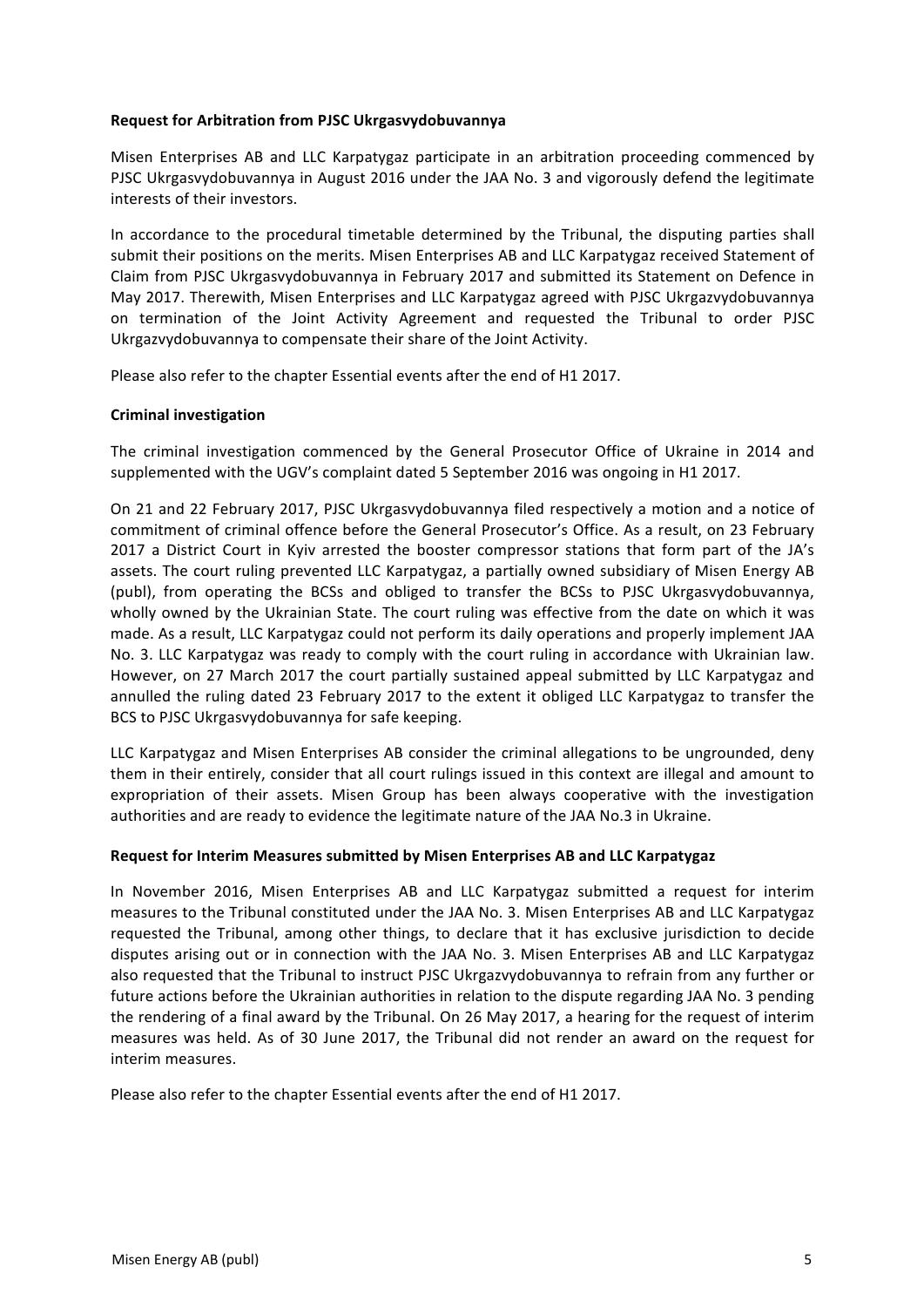#### **Sale of hydrocarbons**

In 2017, PJSC Ukrgasvydobuvannya continued, as the Company believes, manifestly unlawful actions and refused to provide services in respect of production, collection, treatment and transportation of hydrocarbons to JA. Being prevented from selling the hydrocarbons, Misen Group could not properly implement JAA No.3.

In 2016, LLC Karpatygaz commenced a court proceeding and requested the court to order PJSC Ukrgasvydobuvannya to provide services in respect of production, collection, treatment and transportation of hydrocarbons to the JA. The hearing was held on 23 December 2016. The court obliged UGV to provide the respective services, however PJSC Ukrgazvydobuvannya appealed against the ruling. The Appeal Court hearing was held on 6 June 2017. The court maintained the decision of the first instance court. Subsequently, PJSC Ukrgasvydobuvannya filed a cassation appeal with the Supreme Economic Court of Ukraine. The hearing was scheduled on the 14 August 2017.

In addition, LLC Karpatygaz commenced another court proceeding and requested the court to order PJSC Ukrgazvydobuvannya to deliver hydrocarbons produced by JA during the period from December 2016 to February 2017. The court hearing was held on 29 May and 26 June 2017. The court obliged PJSC Ukrgasvydobuvannya to deliver respective volumes of hydrocarbons. It also dismissed PJSC Ukrgasvydobuvannya's counterclaim against JA regarding reimbursement of debt and penalties under the services agreements. PJSC Ukrgasvydobuvannya appealed against this court ruling. The hearing was held on 17 August 2017.

For further information, please also refer to chapter Essential events after the end of H1 2017.

#### **Contribution to the JA**

During H1 2017, Misen Enterprises AB did not contribute any funds towards its commitment to JA for MUSD 12.5 (MSEK 113,1). The total amount contributed remains at KUSD 3,930 (KSEK 33,212). It was indicated that for any contributions to be made, PJSC Ukrgasvydobuvannya first should remedy its violations of the JAA No. 3, and that the direct and indirect shareholders of PJSC Ukrgasvydobuvannya cease targeting JA with the 70 % subsoil use charge.

#### **Investment program report**

Due to financial constraints imposed by the increased subsoil use taxation as well as PJSC Ukrgasvydobuvannya, as the Company believes, manifestly unlawful actions, Misen Group almost completely halted investments into the development program in H1 2017.

During this period, Misen invested KSEK 557 (KSEK 23,501) in the JA development programmes (compared with the same period in 2016).

As of 30 June 2017, the Company has reached the following major milestones:

- at 86 wells repair works using the most up-to-date technical solutions were undertaken,
- 70 wells were commissioned,
- 7 BCSs from 11 were commissioned including Khrestyschenska, the largest in Ukraine,
- 4 BCS were at the final stages of construction.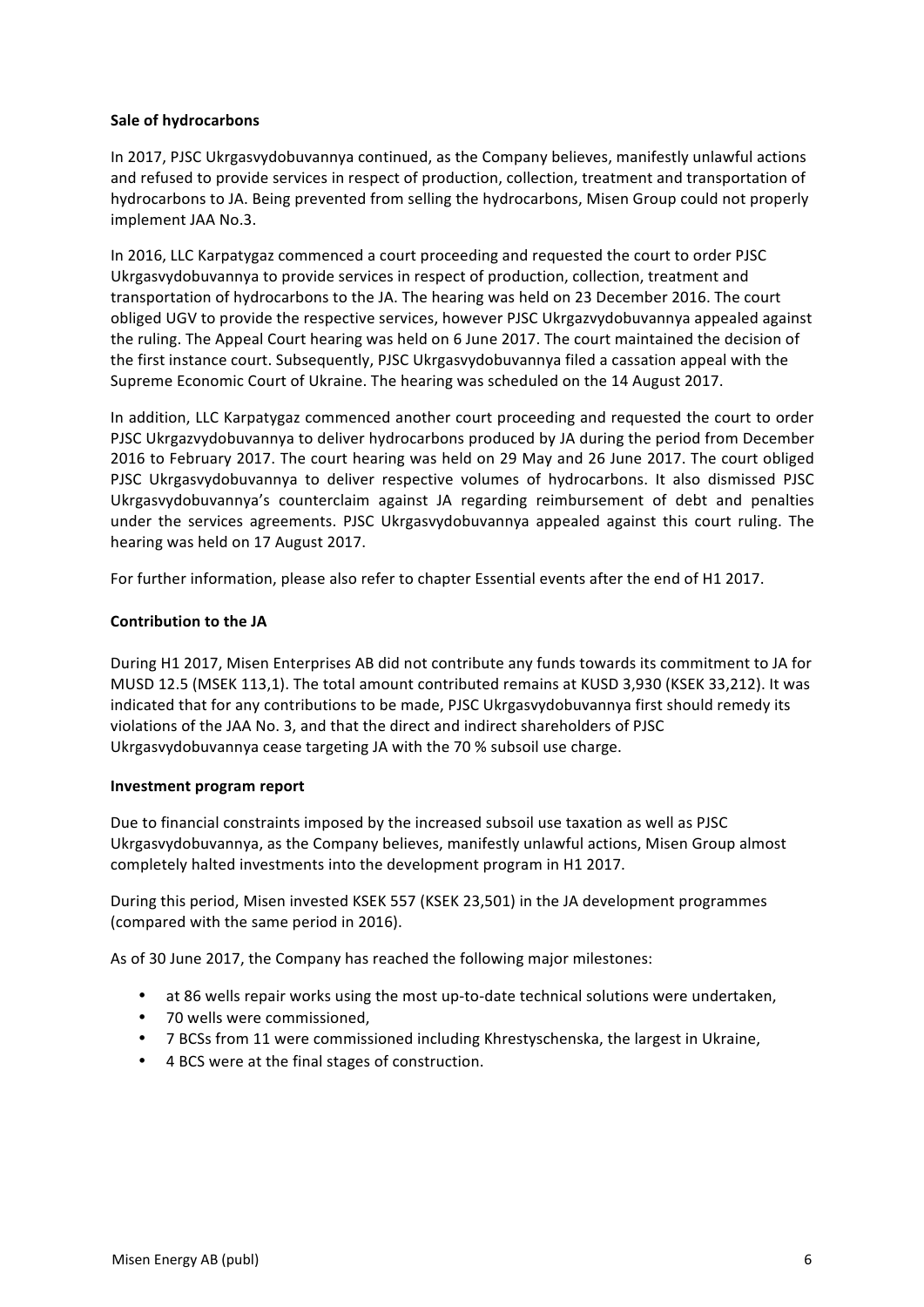# **Production report**

The table below sets forth the *accumulated production* indicators for the specified periods:

|                         | H <sub>1</sub> 2017      | H <sub>1</sub> 2016 | H <sub>1</sub> 2015 | H <sub>1</sub> 2014      |
|-------------------------|--------------------------|---------------------|---------------------|--------------------------|
| Natural Gas (mmcm)      | $\overline{\phantom{0}}$ | 333                 | 339                 | 346                      |
| Gas Condensate (ktons*) | $\overline{\phantom{0}}$ | 17.7                | 16.2                | 15.1                     |
| Oil (ktons)             |                          | 3.3                 | 5.2                 | 10.7                     |
| LPG (ktons)             |                          | 5.5                 | 1.5                 | $\overline{\phantom{0}}$ |
| * thousand tons         |                          |                     |                     |                          |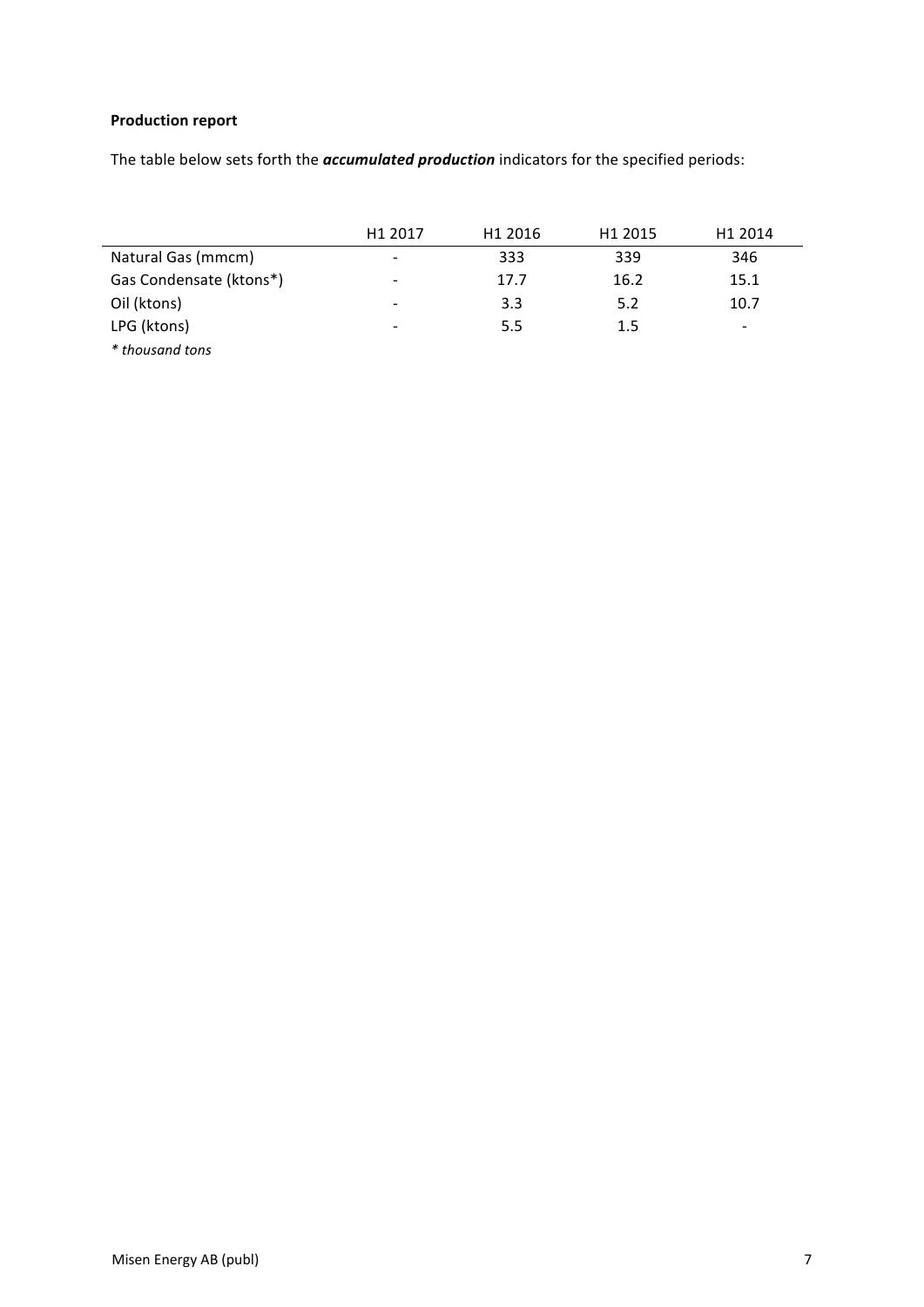#### **Essential events after the end of the H1 2017**

#### *Sberbank Leasing case*

On 12 July 2017, the Appeal Court sustained the ruling of the first instance court, which ordered Misen Enterprises AB, LLC Karpatygaz and PJSC Ukrgasvydobuvannya to compensate approximately MUSD 37 (MSEK 313) to Sberbank Leasing. LLC Karpatygaz and PJSC Ukrgasvydobuvannya submitted a cassation appeal. On 31 July 2017, the higher commercial court suspended implementation of the appeal court ruling. The hearing is scheduled on 31 August 2017.

## **Operation of the Booster Compression Stations (BCSs)**

In accordance to the lease agreements concluded in May, Karpatygaz transferred the BCSs to the use until 30 April 2018 to PJSC Ukrgazvydobuvannya. As of publishing of this report, PJSC Ukrgasvydobuvannya failed to make the lease payments to JA.

#### *Sale of hydrocarbons*

As of publishing of this report, PJSC Ukrgazvydobuvannya refused to deliver to JA hydrocarbons extracted since December 2016 until July 2017. Being prevented from selling the hydrocarbons Misen Group could not properly implement JAA No.3.

On 17 August 2017, the Kyiv Commercial Court of Appeal obliged PJSC Ukrgazvydobuvannya to deliver hydrocarbons produced by JA during the period from December 2016 to April 2017. This court ruling is subject to immediate execution, however, could be appealed by PJSC Ukrgazvydobuvannya before the Supreme Court of Ukraine.

## *Request for Arbitration from PJSC Ukrgasvydobuvannya*

Misen Enterprises AB and LLC Karpatygaz received the Statement of Reply from PJSC Ukrgazvydobuvannya in July 2017. Therewith, PJSC Ukrgazvydobuvannya maintained its claims for termination or, alternatively, invalidation of the JAA No.3. In accordance to the procedural schedule determined by the Tribunal, Misen Enterprises AB and LLC Karpatygaz shall submit their Statement of Rejoinder by 27 October 2017. The hearing on the merits is to be held on 5-8 December 2017.

#### *Request for interim measures submitted by Misen Enterprises AB and LLC Karpatygaz*

In July 2017, Misen Enterprises AB and LLC Karpatygaz updated the Tribunal constituted under the JAA No.3 that PJSC Ukrgazvydobuvannya has failed to pay in the accordance to the agreements for the lease of booster compression stations. Misen Enterprises AB and LLC Karpatygaz look forward to receiving a decision on the request for interim measures that should be issued within reasonable time, however without unjustified delays.

#### **Financing of the Group's Swedish operations**

On July 3 2017, Misen Energy AB (publ) closed the sale of 8% of the shares and shares capital in Misen Enterprises AB to PUL. The purchase sum amounted to MEUR 3 and was paid by PUL taking over the Company's existing debt plus cash payment amounting to MEUR 1.85. As a result, Misen Energy AB (publ) became debt-free and has financing for the Swedish operation secured for the period till July 2018.

The agreement comprises conditions that allow the Company to repurchase the sold shares from PUL for the purchase price multiplied by 3 (three). The Company could exercise this right till earlier of (i) 30 April 2018 or (ii) the date of the general meeting of shareholders of Misen Enterprises AB which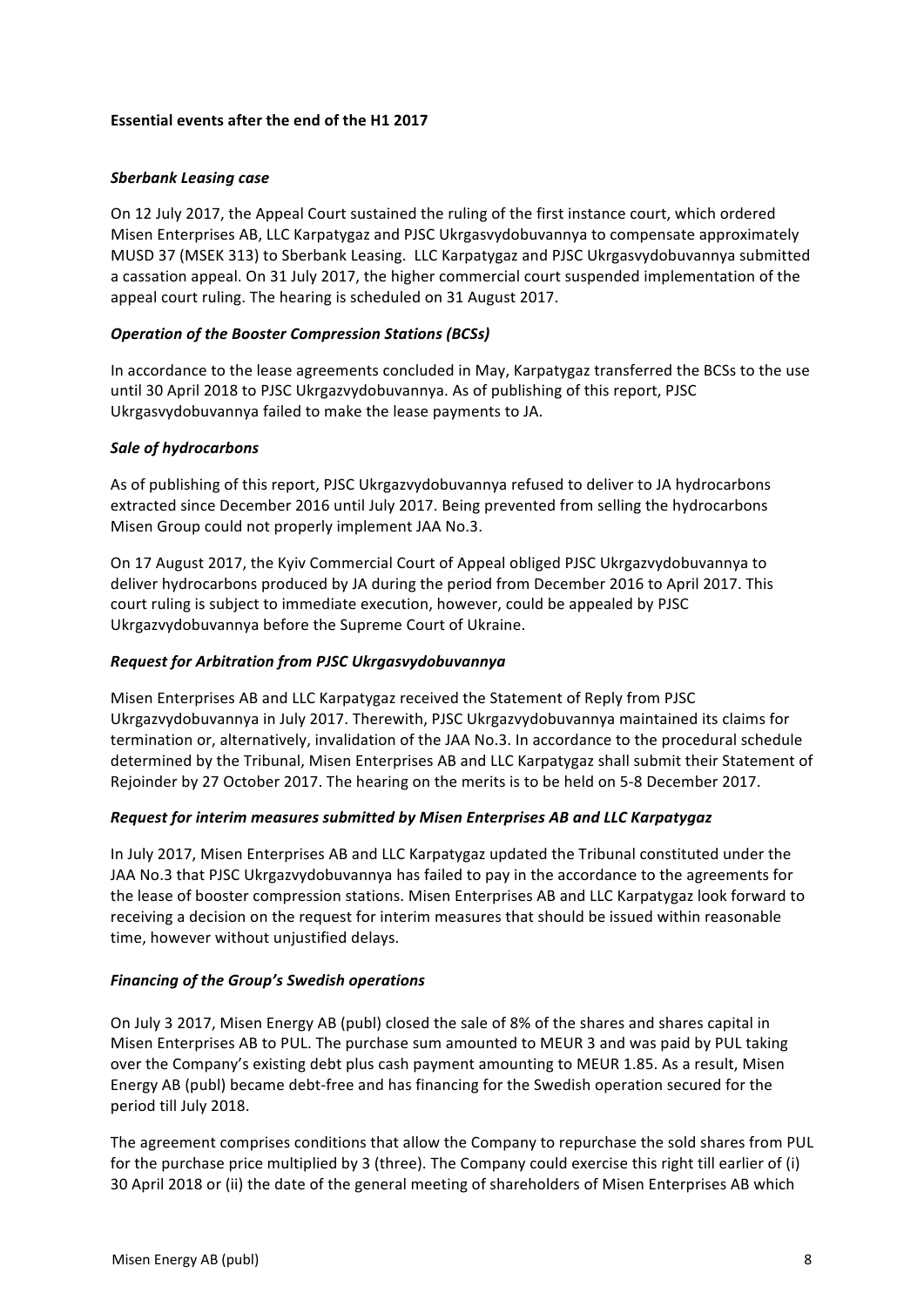would consider payment of dividends. Similarly, the agreement comprises conditions that allow PUL to require the Company to purchase back all or part of the shares from PUL within 24 months. The price of the shares would be equal to the purchase price multiplied by 3 less the amount of any dividends received by PUL from the shares in 24 months. The Company would be required to repurchase the shares only if it has financial capability to pay the shares price without the need to obtain third party funding.

Because of the deal, 8 % of the future dividends from operations in Ukraine will go to PUL. At the same time, since Misen Energy AB (publ) will remain the owner of 54.5% of Misen Enterprises AB shares, Misen Energy AB (publ) shall maintain full control of the company.

## *Exchange rate fluctuations*

From 1 July to mid-August 2017, UAH was relatively stable against SEK, depreciating by 1.23 per cent from 0.3228 to 0.3188.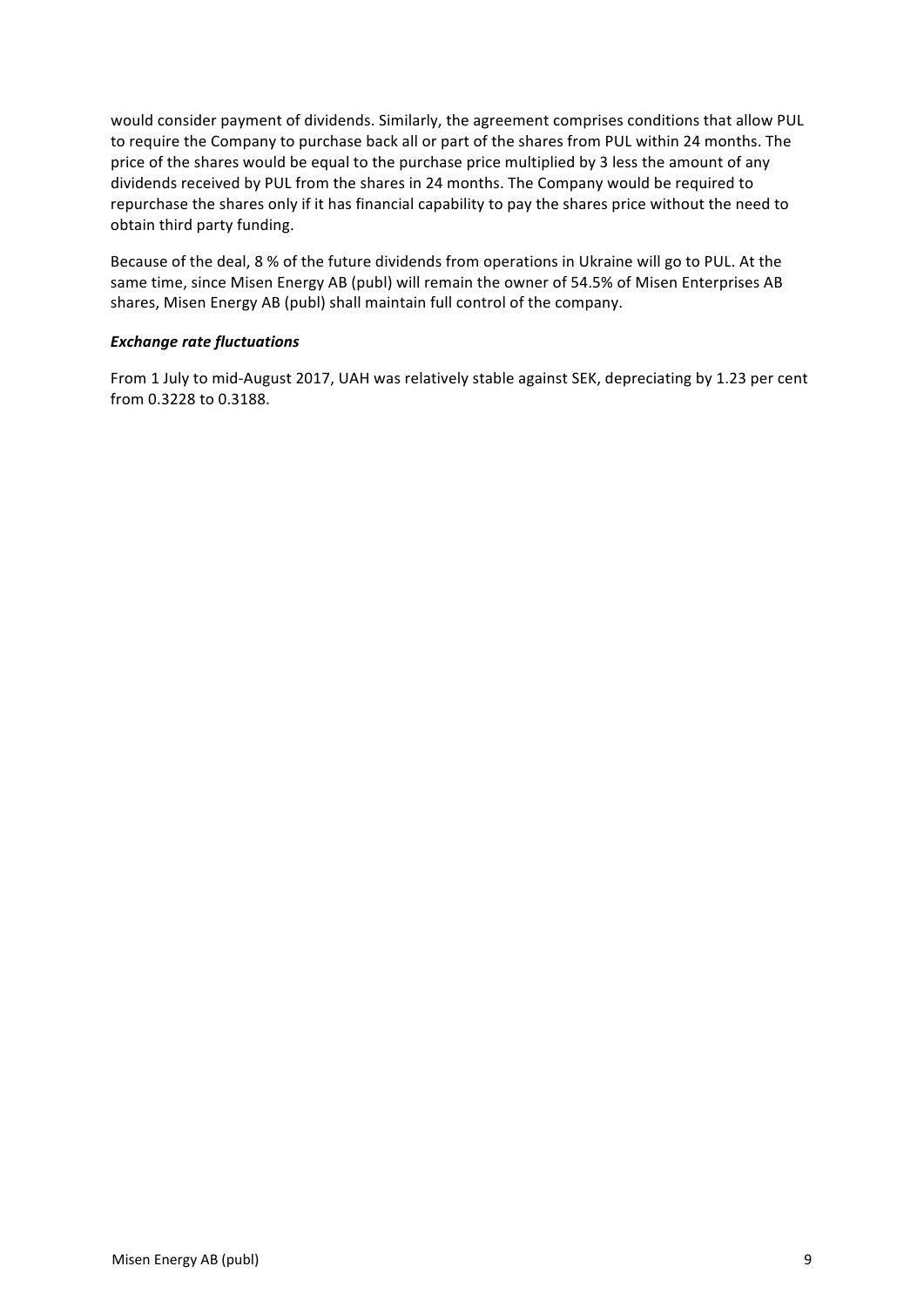# **3. Results – the Misen Group and the Company**

The Misen Group accounted for an operating loss of KSEK -45,649 in H1 2017 (income of KSEK 41,102 for the same period 2016). Loss after financial items for the period was KSEK -42,181 (income of KSEK 23,849 for the same period 2016). The lower operating results and results after financial items are explained by refusal to deliver hydrocarbons by PJSC Ukrgazvydobuvannya since December 2016.

In the second quarter loss after financial items for the Parent Company made up KSEK -11,579 (KSEK -3,518). The higher losses are mainly explained by increased arbitration costs related to the proceeding commenced by PJSC Ukrgasvydobuvannya. Loss after financial items for the Parent Company in H1 2017 amounted to KSEK -15,338 (KSEK -16,232).

Misen Group net turnover for Q2 2017 was KSEK 10,179 (KSEK 185,622) and the Parent Company net turnover for this period was KSEK 1,395 (KSEK 30). During H1 2017, the Misen Group net turnover amounted to KSEK 14,033 (KSEK 393,412) while the Parent Company revenue in the same period amounted to KSEK 2,789 (KSEK 60).

During H1 2017, due to violation of JAA by PJSC Ukrgasvydobuvannya, the JA production of natural gas was at zero level (333 mmcm during the same period 2016).

#### **Amendments to the tax code**

As reported in previous reports, as of 1 January 2015 Ukrainian Parliament adopted amendments to the tax code. According to the adopted amendments, Joint Activities are not corporate profit tax ("CPT") payers starting from 2015. Instead, Joint Activities' operators are liable to pay income taxes on behalf of the participants. In December 2015 Ukrainian Parliament adopted additional amendments to the tax code. According to these amendments the CPT return is submitted within 40 days after the end of reporting period on a quarterly basis. The CPT obligations are based on the tax returns for the previous quarter and are paid within 10 days after submission of the return.

In this report it has been assumed that Misen Group with regard to the taxes related to JA will be tax payer according to Ukrainian legislation based on the presumption that it has an operating activities within the country. Joint operations such as the JA in Ukraine has no clear definition in the Swedish Tax Legislation. JA has in the tax return of Misen Enterprises for 2015 been treated as a foreign legal entity taxed by the participants (Sw. *I utlandet delägarbeskattad juridisk person*). This report has been prepared on the assumption that the income in the JA accrued before 1 January 2015 will not be subject to Swedish tax, that the holding in the JA is considered as business-related shares (Sw. *näringsbetingade aktier*) until 31 december 2014 and that the Ukrainian income tax may be deducted from Swedish income tax.

After the sale of 45.5% of the shares in Misen Enterprises AB the Parent Company can no longer utilize the tax losses carried forward through group contribution from Misen Enterprises AB.

During H1 2017 JA paid KUAH 10,881 (KSEK 3,575) as CPT on behalf of Misen Group to Ukrainian tax authorities.

#### **Financial assets and liabilities**

During H1 2017 JA wrote-off KUAH 91,379 (KSEK 30,025) in bad debt. Out of the total amount, 50.01% has affected the Misen Groups' result. Subsidiary LLC Karpatygaz as the operator of JA is engaged in constructive negotiations with the debtors. The settlement of these outstanding obligations is also sought through the legal proceedings in Ukraine.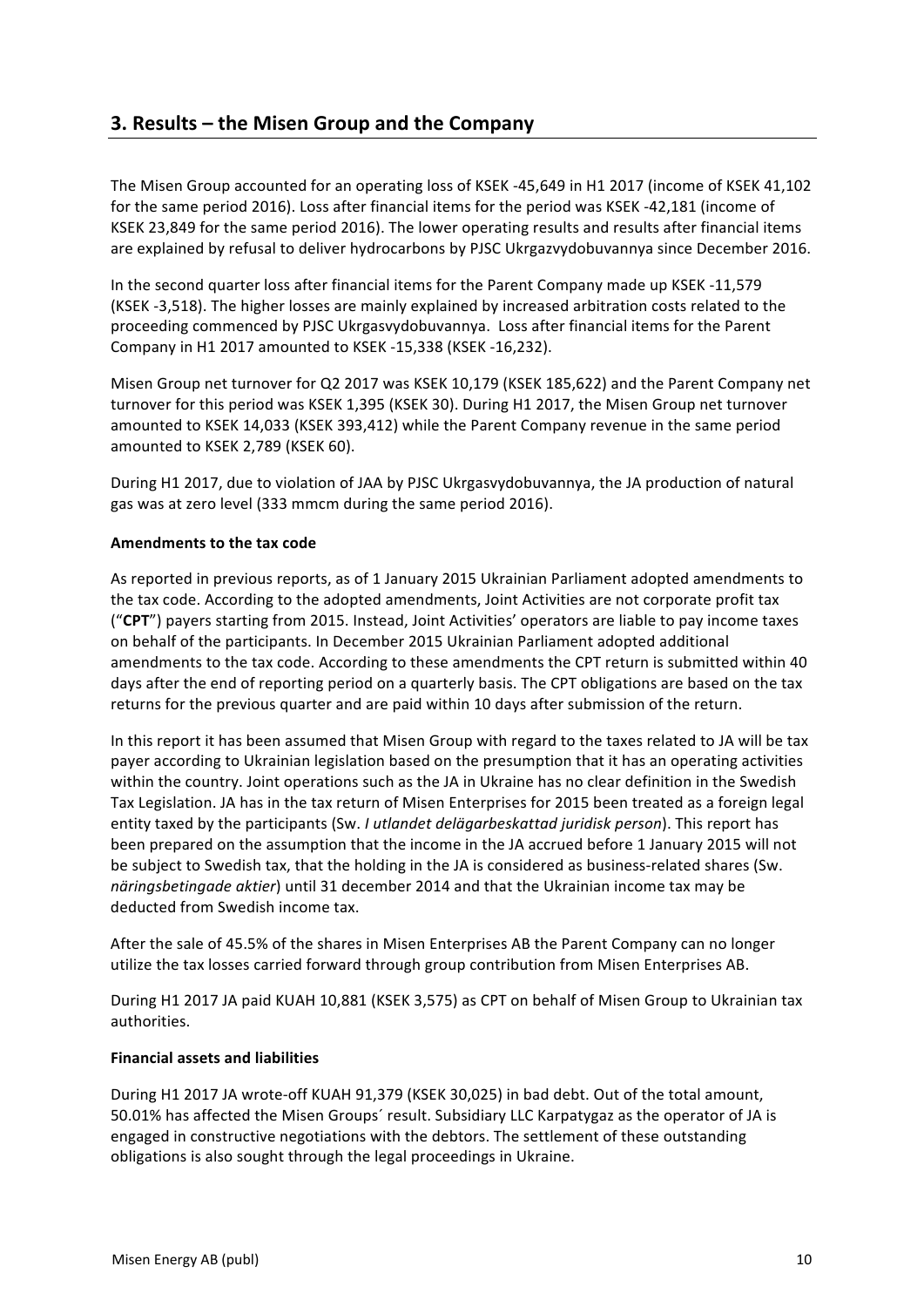Book value of financial assets and liabilities is equal to fair value.

## **Cash position**

As of 30 June 2017, the cash balance of the Misen Group was KSEK 2,915 (KSEK 45,337). The cash flow from operations after changes in working capital was KSEK -18,852 in H1 2017 (KSEK 62,452).

## **Capital expenditure**

The Misen Group's capital expenditure on equipment for gas production in Ukraine related to the JA activity during H1 2017 amounted to KSEK 557 (KSEK 14,584).

As of 30 June 2017 capital expenditure orders not yet delivered have been placed at an aggregate value of KSEK 3,786. The capital expenditures are equipment, project works, constructions and constructions in progress for extraction of natural gas.

## **Expected future development of the Company and going concern**

Increased subsoil charges to 70% and PJSC Ukrgasvydobuvannya refusal to deliver hydrocarbons will continue to give a negative effect to the Misen Group's results during 2017.

Provided that the subsoil charge remains at the level of 70% and PJSC Ukrgasvydobuvannya will continue to violate JAA the result and cash flow for the remaining life time of the project will be seriously reduced. Deteriorating financial situation resulted in decision to write down the value of Misen Enterprises in the Company as presented in the annual report 2016.

Depending on how the arbitration cases develop, where the Misen Group is involved, a need for increased financing of the Swedish operations might arise in 2018. Any need for funding will primarily be handled through new credits.

Based on the abovementioned facts related to the arbitration proceedings with UGV, ongoing criminal investigation as well as issues with sale of hydrocarbons, there is a material uncertainty related to events or conditions that may cast significant doubt on the Misen Group's ability to continue as a going concern. Therefore, Misen Group may be unable to realize its assets and discharge its liabilities in the normal course of business.

Management and the board are concerned with the situation and will report on further developments in upcoming reports.

#### **Environmental impact**

The JA operations have an impact on the environment in Ukraine, which is governed by laws and conventions, which in turn control the JA's operations as regards to the environment. Oil and natural gas operations are subject to extensive regulations with respect to the environment at both international and national levels. Environmental legislation covers the control of water and air pollution, waste, licensing requirements, restrictions on operations in environmentally sensitive and coastal areas. Environmental regulations are expected to become more stringent over time, which will most likely result in increasing costs. The Misen Group meets the environmental requirements in order to maintain existing licenses or obtain new ones.

#### **Accounting principles**

This report is prepared according to the International Financial Reporting Standards (IFRS), as adopted by EU. This report is prepared according to IAS 34 and The Swedish Annual Accounts Act as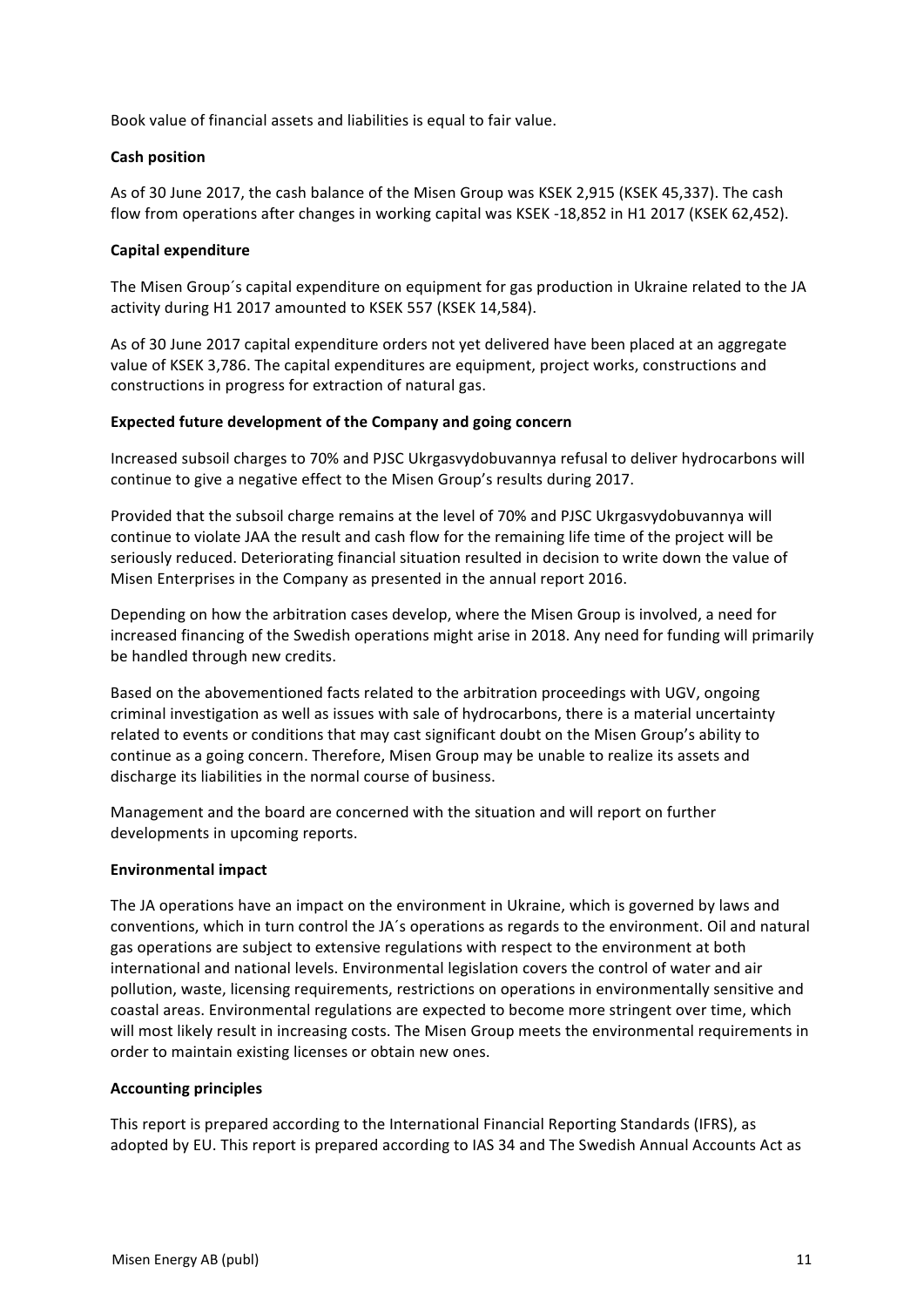well as RFR 2, Accounting for legal entities. The accounting principles for the Misen Group as well as for the Company are identical to the last annual and quarterly reports.

#### **Financial and other risks**

Misen Group focuses on increasing the local hydrocarbons production in Ukraine by undertaking a large-scale investment program focused on development and modernization of gas production infrastructure. In this activity, the Group works with a complex set of industry-specific risks such as price trends for oil and gas, currency risk and interest rate risks, regulatory matters relating to investigations, processing and environment and uncertainty in the value of the completed exploration work and the subsequent field development. With operations being focused on production rather than exploration, the risk exposure could be considered as being moderate.

A more in-depth explanation of the different risk exposures in the Company's business is included in the annual report 2016.

#### **First North**

Misen Energy AB (publ) is listed on First North, which is an alternative market place operated by Nasdaq First North Stockholm and the Company adheres to the rules and regulations for First North. The Certified Adviser of the Company is Erik Penser Bank AB.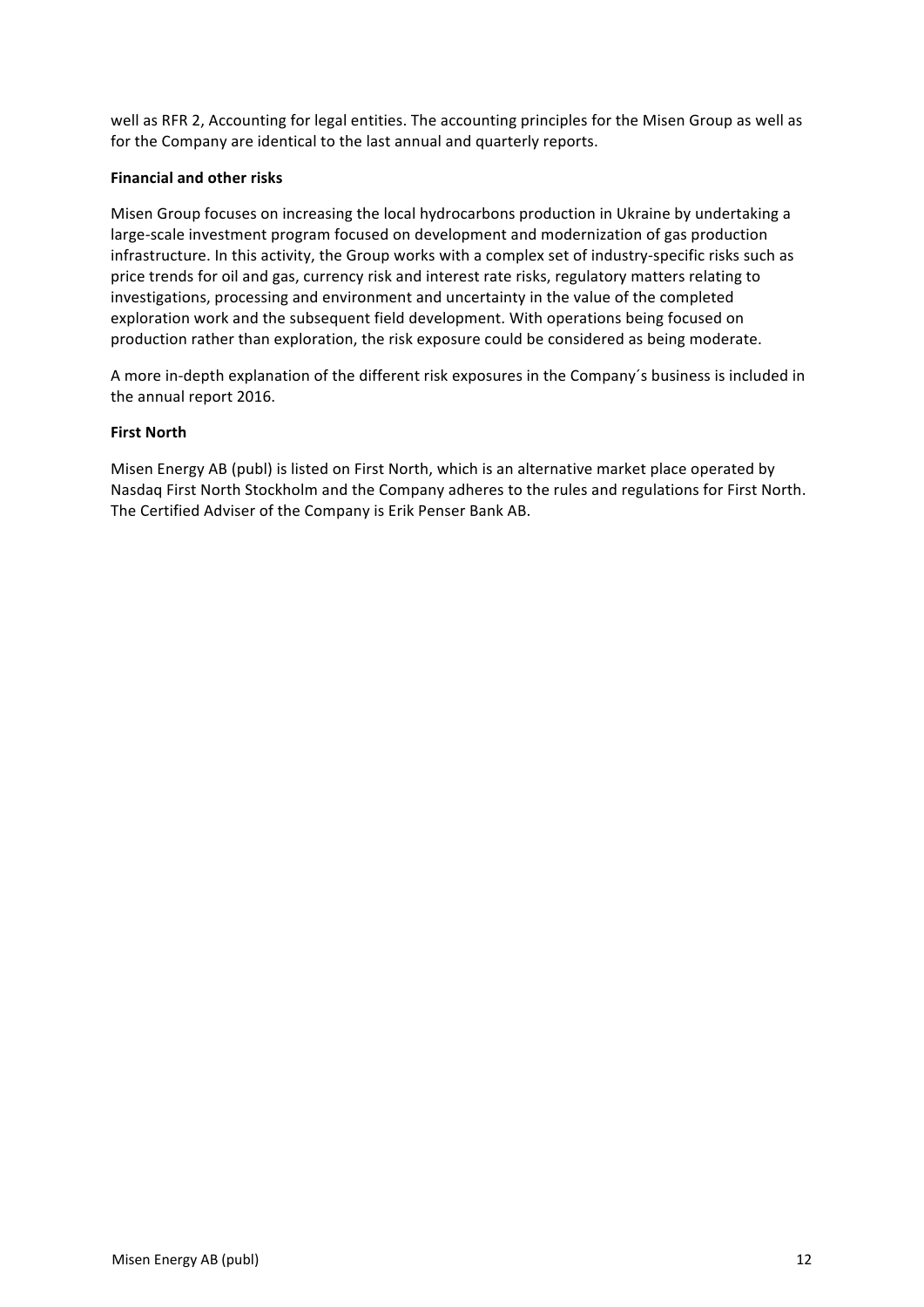## **Sector information - the Misen Group**

The Misen Group operational activities are located in Ukraine. Solely administrative issues are undertaken in Sweden.

# **Geographical area**

|                       | 30 June 2017 | 30 June 2016 | 31 Dec 2016 |
|-----------------------|--------------|--------------|-------------|
| (All amounts in KSEK) |              |              |             |
| Net sales, external:  |              |              |             |
| Sweden                | $- -$        | $- -$        | --          |
| Ukraine               | 865          | 379,915      | 653,122     |
| Fixed assets:         |              |              |             |
| Sweden                | --           | --           | --          |
| Ukraine               | 503,146      | 569,305      | 508,677     |

## **Transactions with related parties**

|                                              | 30 June 2017 | 30 June 2016 | 31 Dec 2016 |
|----------------------------------------------|--------------|--------------|-------------|
| (All amounts in KSEK)                        |              |              |             |
| Ukrgasvydobuvannya:                          |              |              |             |
| Sale                                         |              | 26,341       | 43,503      |
| Purchase                                     | 7,394        | 69,255       | 128,208     |
| Short-term receivables                       | 12,018       |              |             |
| Short-term debts                             | 36           | 11,405       | 72          |
| Management, Board and major<br>Shareholders: |              |              |             |
| Purchase of services                         | 10,246       | 2,142        | 7,759       |
| Interest                                     | 1,439        | 686          | 1,632       |
| Salaries and remunerations                   | 2,462        | 2,107        | 5,608       |
| Short-term debts                             | 7,500        | 23,684       | 1,862       |
| Long-term debts                              |              |              |             |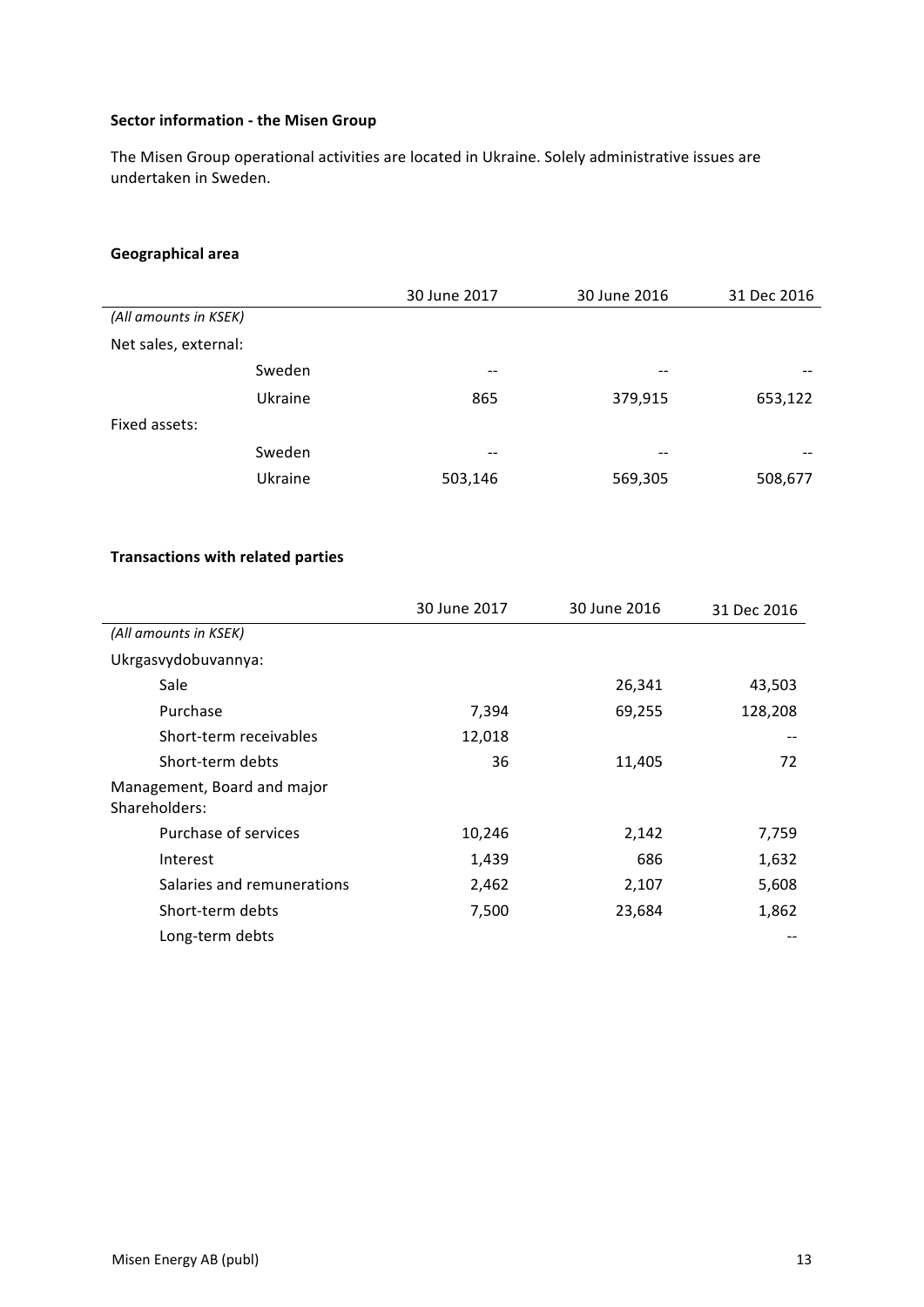#### **Publication of the January - June 2017 interim report**

This January - June 2017 interim report is published at the Company's website (http://www.misenenergy.se), and a printed version can be ordered at info@misenenergy.se.

*This information is information that Misen Energy AB (publ)* is obliged to make public pursuant to the *EU Market Abuse Regulation and the Securities Markets Act. The information was submitted for*  publication, through the agency of the contact person set out above, at 08:00 CET on 31 August 2017.

#### **Future reports**

Next report, the January-September 2017 interim report, will be published on 30 November 2017.

This report has not been subject to review by the Company's auditors.

Stockholm, 31 August 2017.

#### **Misen Energy AB (publ)**

The Board and Managing Director

For further information, please contact: Göran Wolff, MD

Direct line: +46 31 759 50 72 Mobile: +46 709 45 48 48 E-mail: goran@misenenergy.se info@misenenergy.se

Misen Energy AB (publ) (formerly Svenska Capital Oil AB (publ)) is a Swedish upstream oil and gas company with operations in Ukraine. The company was founded in 2004 and its shares are traded on Nasdaq First North since 12 June 2007.

In 2011, Misen Energy AB (publ) acquired Misen Enterprises AB and its Ukrainian subsidiary, LLC Karpatygaz, including the rights to 50.01% of the revenue and profit from a gas production project in Ukraine. Under IFRS rules, this transaction is classified as a reverse takeover. In consideration of the acquisition, a new share issue was carried out. The gas producing assets were acquired by production cooperation via a joint activity project governed by a Joint Activity Agreement between at that time the wholly-owned direct and indirect subsidiaries of Misen Energy AB (publ), i.e. Misen Enterprises AB and LLC Karpatygaz (together 50.01%) and PJSC Ukrgasvydobuvannya (49.99%), a subsidiary of the National Joint Stock Company Naftogaz of Ukraine. PJSC Ukrgasvydobuvannya is the largest producer of natural gas in Ukraine. The purpose of the Joint Activity Agreement is to significantly increase production of gas and oil by providing modern technologies via a large-scale investment program for the purposes of attainment of profits.

In June 2016 and in July 2017, Misen Energy AB (publ) sold respectively 37.5 % and 8 % of Misen Enterprises AB shares to the Hong Kong based company Powerful United Limited. Owning (the remaining) 54.5% of Misen Enterprises AB shares, Misen Energy AB (publ) maintains full control of the company and preserves a right to obtain 54.5% of the future dividends from the operations in Ukraine.

The registered office of Misen Energy AB (publ) is in Stockholm and the shares are traded on First North under identification ticker MISE. The Certified Adviser of the company at Nasdaq First North is Erik Penser Bank AB.

For further information, please visit our website www.misenenergy.se.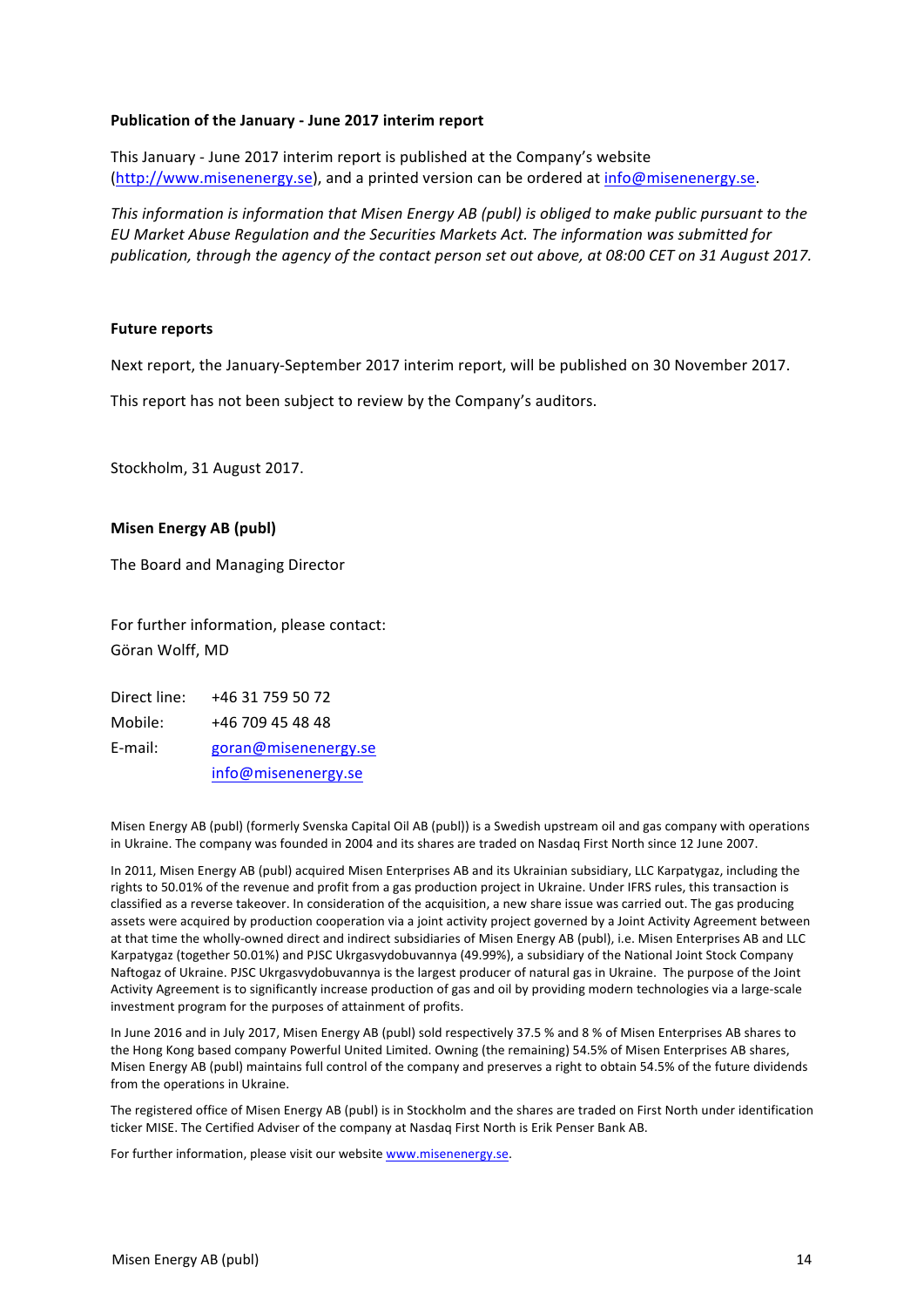#### **CONDENSED INCOME STATEMENT-THE GROUP**

|                                                                       | 1 Apr - 30 June  | 1 Apr - 30 June  | 1 Jan - 30June   | 1 Jan - 30June   | 1 Jan - 31 Dec    |
|-----------------------------------------------------------------------|------------------|------------------|------------------|------------------|-------------------|
| All amounts in KSEK                                                   | 2017<br>3 months | 2016<br>3 months | 2017<br>6 months | 2016<br>6 months | 2016<br>12 months |
|                                                                       |                  |                  |                  |                  |                   |
| <b>Operating revenue</b>                                              |                  |                  |                  |                  |                   |
| Net sales                                                             | 12               | 185,622          | 865              | 379,915          | 653,122           |
| Other operating income                                                | 10,167           | $-42$            | 13,168           | 13,155           | 21,868            |
| Result from associated companies                                      | $\mathbf 0$      | 342              | 0                | 342              | 350               |
|                                                                       | 10,179           | 185,922          | 14,033           | 393,412          | 675,340           |
| <b>Operating expenses</b>                                             |                  |                  |                  |                  |                   |
| Other external expenses                                               | $-15,002$        | $-160,523$       | $-31,764$        | $-324,310$       | $-549,519$        |
| Personnel expenses                                                    | $-3,248$         | $-2,128$         | $-6,688$         | $-6,194$         | $-16,174$         |
| Depreciation and amortisation of tangible and intangible fixed assets | -8,185           | $-8,695$         | $-16,301$        | $-19,328$        | $-41,734$         |
| Other operating cost                                                  | $-2,739$         | $-2,052$         | $-4,929$         | $-2,478$         | $-49,081$         |
|                                                                       | $-29,174$        | $-173,398$       | $-59,682$        | $-352,310$       | $-656,508$        |
| <b>Operating income/loss</b>                                          | $-18,995$        | 12,524           | -45,649          | 41,102           | 18,832            |
| <b>Financial items</b>                                                | 3,835            | $-5,785$         | 3,468            | $-17,253$        | $-24,341$         |
| Profit/loss after financial items                                     | $-15,160$        | 6,739            | $-42,181$        | 23,849           | $-5,509$          |
| Taxes for the period                                                  | $-341$           | $-3,577$         | $-190$           | $-7,843$         | $-11,139$         |
| Profit for the period                                                 | $-15,501$        | 3,162            | -42,371          | 16,006           | $-16,648$         |
| Profit is attributable to:                                            |                  |                  |                  |                  |                   |
| Owners of Misen Energy AB (publ)                                      | $-14,028$        | 3,162            | $-32,234$        | 16,006           | $-7,230$          |
| Non-contolling interests                                              | $-1,473$         | 0                | $-10,137$        |                  | $-9,418$          |
|                                                                       | $-15,501$        | 3,162            | $-42,371$        | 16,006           | $-16,648$         |
| Statement of comprehensive income - The Group                         |                  |                  |                  |                  |                   |
| Net profit for the period                                             | $-15,501$        | 3,162            | $-42,371$        | 16,006           | $-16,648$         |
| Other comprehensive income                                            |                  |                  |                  |                  |                   |
| Items possible for later reclassification in income statement:        |                  |                  |                  |                  |                   |
| <b>Translation differences</b>                                        | $-6,928$         | 48,332           | $-10,625$        | $-11,804$        | -24,391           |
| Other comprehensive income for the period, net after taxes            | $-6,928$         | 48,332           | $-10,625$        | $-11,804$        | $-24,391$         |
|                                                                       |                  |                  |                  |                  |                   |
| Total comprehensive income for the period                             | -22,429          | 51,494           | -52,996          | 4,202            | -41,039           |
| Total comprehensive income for the period is attributable to:         |                  |                  |                  |                  |                   |
| Owners of Misen Energy AB (publ)                                      | $-18,313$        | 51,494           | $-38,830$        | 4,202            | $-26,901$         |
| Non-contolling interests                                              | $-4,116$         | $\Omega$         | $-14,166$        | $\Omega$         | $-14,138$         |
|                                                                       | $-22,429$        | 51,494           | $-52,996$        | 4,202            | $-41,039$         |

#### Net earnings per share, attributable to the owners of Misen Energy AB's (publ) (in SEK per share)

| Net earnings for the period, before and after dilution | $-0.10$ | 0.02 | $-0.22$ | $-0.05$ |
|--------------------------------------------------------|---------|------|---------|---------|
| .<br>.                                                 |         |      |         |         |

Average number of shares for the period was 145,068,222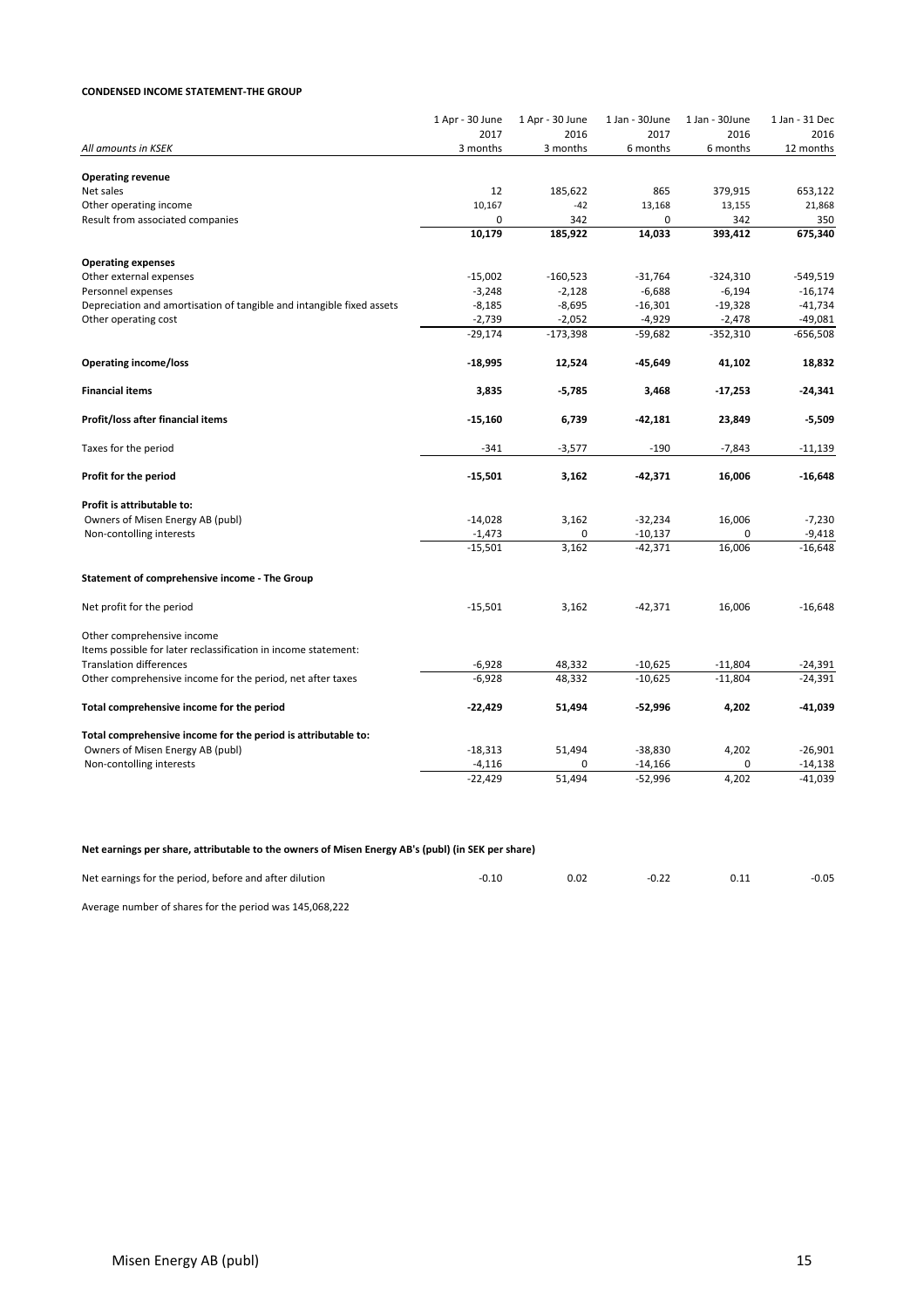#### **CONDENSED BALANCE SHEET-THE GROUP**

| All amounts in KSEK                                     | 30 June 2017 | 30 June 2016 | 31 Dec 2016 |
|---------------------------------------------------------|--------------|--------------|-------------|
| <b>ASSETS</b>                                           |              |              |             |
| <b>Non-current assets</b>                               |              |              |             |
| Intangible fixed assets                                 | 27,443       | 30,377       | 28,951      |
| Tangible fixed assets                                   | 475,703      | 536,704      | 502,059     |
| Shares in associated companies                          |              | 2,224        |             |
| Deferred tax receivables                                | 9,790        | 8,946        | 10,202      |
| <b>Total non-current assets</b>                         | 512,936      | 578,251      | 541,212     |
| <b>Current assets</b>                                   |              |              |             |
| Stock                                                   | 471          | 2,962        | 579         |
| Accounts receivable                                     | 774          | 68,808       | 20,260      |
| Other receivables                                       | 16,876       | 14,621       | 13,869      |
| Prepaid expenses and accrued income                     | 3,771        | 461          | 4,015       |
| <b>Total current assets</b>                             | 21,892       | 86,852       | 38,723      |
| <b>Cash and bank balances</b>                           | 2,915        | 45,337       | 12,498      |
| <b>Total current assets</b>                             | 24,807       | 132,189      | 51,221      |
| <b>TOTAL ASSETS</b>                                     | 537,743      | 710,440      | 592,433     |
| All amounts in KSEK                                     | 30 June 2017 | 30 June 2016 | 31 Dec 2016 |
| <b>EQUITY AND LIABILITIES</b>                           |              |              |             |
|                                                         |              |              |             |
| Equity attributable to owners of Misen Energy AB (publ) | 258,091      | 343,620      | 296,921     |
| Non-controlling interests                               | 153,471      |              | 167,637     |
| <b>Total equity</b>                                     | 411,562      | 343,620      | 464,558     |
| <b>Non-current liabilities</b>                          |              |              |             |
| Long-term loans                                         |              | 113,069      |             |
| Other long-term liabilities                             | 29,406       | 36,917       | 36,197      |
| <b>Total non-current liabilities</b>                    | 29,406       | 149,986      | 36,197      |
| <b>Current liabilities</b>                              |              |              |             |
| Accounts payable                                        | 10,714       | 40,816       | 6,581       |
| Tax debts                                               |              | 3,466        | 1,711       |
| Short-term loans                                        | 37,614       | 60,803       | 29,848      |
| Other short-term debt to JA                             | 42,772       | 45,909       | 44,426      |
| Other short-term debt                                   | 1,085        | 54,740       | 3,521       |
| Accrued expenses and deferred income                    | 4,590        | 11,100       | 5,591       |
| <b>Total current liabilities</b>                        | 96,775       | 216,834      | 91,678      |
| TOTAL EQUITY AND LIABILITIES                            | 537,743      | 710,440      | 592,433     |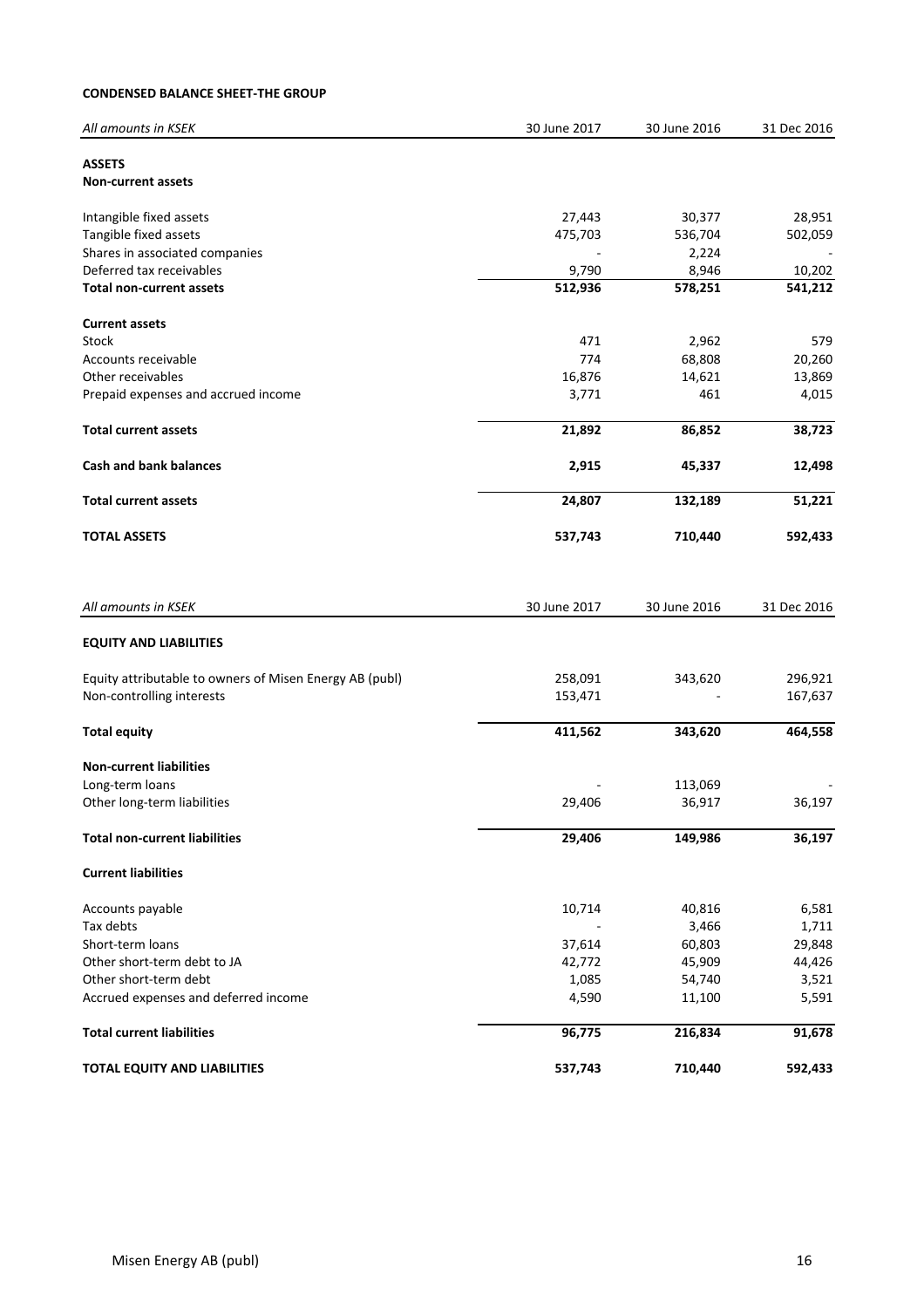#### **CONDENSED STATEMENT OF CHANGES IN EQUITY - THE GROUP**

|                                                   | Attributable to owners of Misen Energy AB (publ) |                          |                |                      |           |                                  |                     |
|---------------------------------------------------|--------------------------------------------------|--------------------------|----------------|----------------------|-----------|----------------------------------|---------------------|
| All amounts in KSFK                               | Share capital                                    | Other equity             | Other reserves | Retained<br>earnings | Total     | Non-<br>controlling<br>interests | <b>Total equity</b> |
| Equity brought forward 2016-01-01                 | 290,136                                          | $-274,435$               | $-529,653$     | 853,370              | 339,418   | 0                                | 339,418             |
| Net result                                        |                                                  |                          |                |                      |           |                                  |                     |
| Net result of the period Jan -June 2016           |                                                  |                          |                | 16,006               | 16,006    | 0                                | 16,006              |
| Other comprehensive income                        |                                                  |                          |                |                      |           |                                  |                     |
| <b>Translation difference</b>                     |                                                  |                          | $-11,804$      | 0                    | $-11,804$ | 0                                | $-11,804$           |
| <b>Total comprehensive income</b>                 | 0                                                | 0                        | $-11,804$      | 16,006               | 4,202     | 0                                | 4,202               |
| Equity brought forward 2016-06-30                 | 290,136                                          | $-274,435$               | $-541,457$     | 869,376              | 343,620   | 0                                | 343,620             |
| Equity brought forward 2016-07-01                 | 290,136                                          | -274,435                 | $-541,457$     | 869,376              | 343,620   | 0                                | 343,620             |
| Profit for the period                             |                                                  |                          |                |                      |           |                                  |                     |
| Net result of the period July - Dec 2016          |                                                  |                          |                | $-23,236$            | $-23,236$ | $-9,418$                         | $-32,654$           |
| Other comprehensive income                        |                                                  |                          |                |                      |           |                                  |                     |
| <b>Translation difference</b>                     | ٠                                                | $\overline{\phantom{a}}$ | $-7,867$       |                      | $-7,867$  | $-4,720$                         | $-12,587$           |
| <b>Total comprehensive income</b>                 | 0                                                | 0                        | $-7,867$       | $-23,236$            | $-31,103$ | $-14,138$                        | $-45,241$           |
| Transactions with non-contolling interests        |                                                  |                          |                |                      |           |                                  |                     |
| Sale of shares in subsidiary                      | 0                                                | 0                        | 0              | $-12,331$            | $-12,331$ | 178,510                          | 166,179             |
| Other transactions with non-controlling interests | 0                                                | 0                        | 0              | $-3,265$             | $-3,265$  | 3,265                            | 0                   |
| Total transactions with non-controlling interests | 0                                                | 0                        | 0              | $-15,596$            | $-15,596$ | 181,775                          | 166,179             |
| Equity brought forward 2016-12-31                 | 290,136                                          | $-274,435$               | $-549,324$     | 830,544              | 296,921   | 167,637                          | 464,558             |
| Profit for the period                             |                                                  |                          |                |                      |           |                                  |                     |
| Net result of the period Jan -June 2017           | 0                                                | 0                        | $-32,234$      | $-32,234$            | $-32,234$ | $-10,137$                        | $-42,371$           |
| Other comprehensive income                        |                                                  |                          |                |                      |           |                                  |                     |
| <b>Translation difference</b>                     | 0                                                | $\mathbf 0$              | $-6,596$       | $\Omega$             | $-6,596$  | $-4,029$                         | $-10,625$           |
| <b>Total comprehensive income</b>                 | 0                                                | 0                        | $-6,596$       | $-32,234$            | $-38,830$ | $-14,166$                        | -52,996             |
| Equity brought forward 2017-06-30                 | 290,136                                          | $-274,435$               | -555,920       | 798,310              | 258,091   | 153,471                          | 411,562             |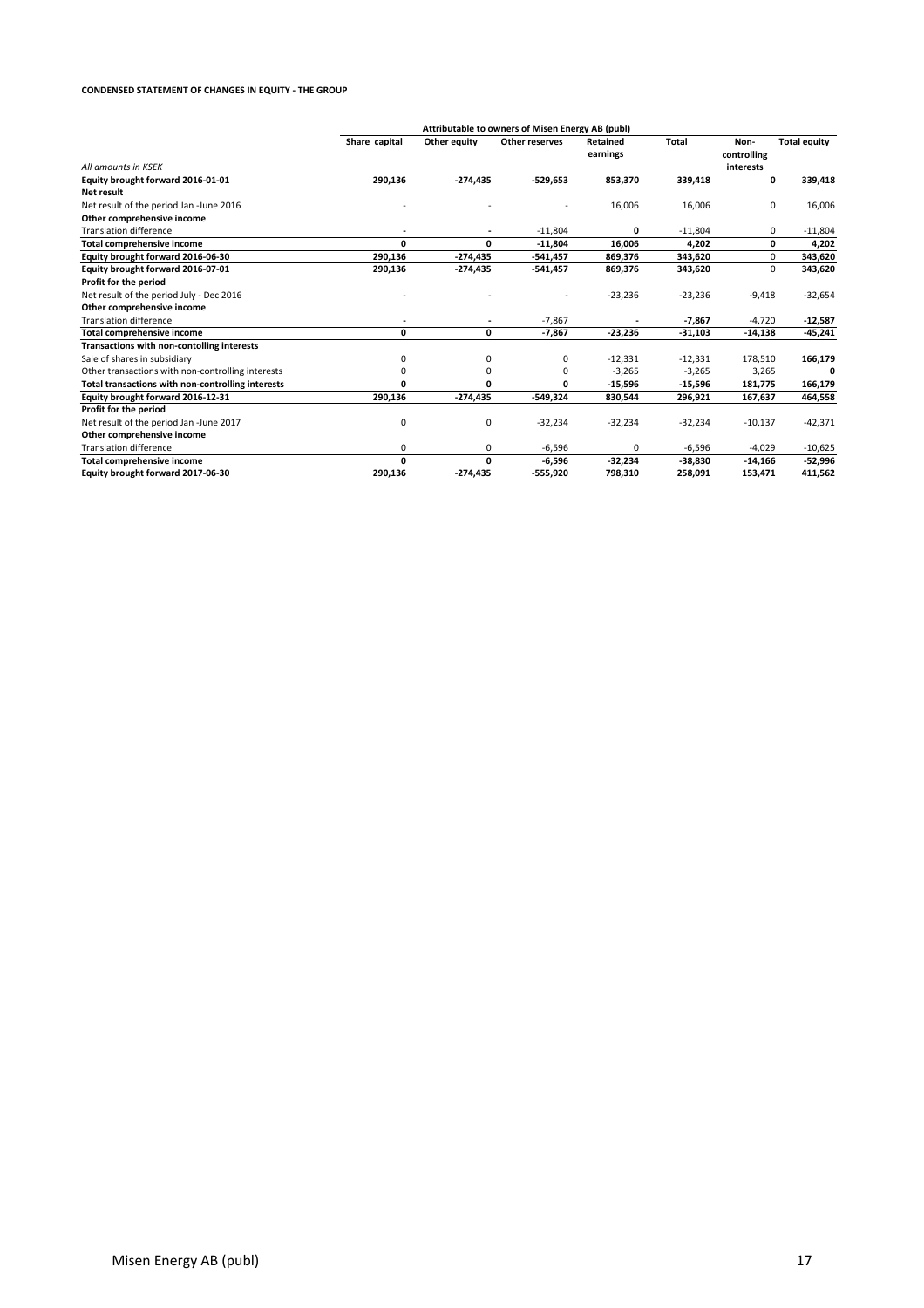|                                               | 1 Jan-30 June   | 1 Jan-30 June | 1 Jan-31 Dec |
|-----------------------------------------------|-----------------|---------------|--------------|
|                                               | 2017            | 2016          | 2016         |
| All amounts in KSEK                           | 6 months        | 6 months      | 12 months    |
| <b>Operating activities</b>                   |                 |               |              |
| Operating income                              | $-45,649$       | 41,102        | 18,832       |
| Adjustment for non-cash items                 | 6,919           | 26,117        | 70,066       |
| Interest and dividends received               |                 | 3,214         | 2,714        |
| Interest paid                                 | $-1,855$        | $-7,205$      | $-7,390$     |
| Income tax                                    | $-3,575$        | $-3,623$      | $-9,807$     |
| Cash flow from operating activities           |                 |               |              |
| before working capital changes                | $-44,160$       | 59,605        | 74,415       |
| Decrease(+)/increase in stocks                | 97              | 84            | 2,437        |
| Decrease(+)/increase in receivables           | 15,110          | $-28,835$     | 1,105        |
| Decrease(-)/increase in short-term debts      | 10,101          | 31,598        | $-62,746$    |
| <b>Cash-flow from operating activities</b>    | $-18,852$       | 62,452        | 15,211       |
| <b>Investing activities</b>                   |                 |               |              |
| Acquisition of tangible and intangible assets | $-557$          | $-14,584$     | $-14,508$    |
| Sale of tangible and intangible assets        |                 | 438           | 1,464        |
| Sale of share in subsidiary                   | 0               | 0             | 25,517       |
| Cash flow from investing activities           | $-557$          | $-14,146$     | 12,473       |
| <b>Financing activities</b>                   |                 |               |              |
| Change in interestbearing debt (increase+)    | 9,856           | $-11,855$     | $-22,330$    |
| Cash flow from financing activities           | 9,856           | $-11,855$     | $-22,330$    |
|                                               |                 |               |              |
| Cash flow for the period                      | $-9,553$        | 36,451        | 5,354        |
| Cash at the beginning of the period           | 12,498<br>$-30$ | 7,413         | 7,413        |
| Exchange rate difference in cash              | 2,915           | 1,473         | $-269$       |
| Cash at the end of the period                 |                 | 45,337        | 12,498       |

# **CONDENSED STATEMENT OF CASH FLOWS - THE GROUP**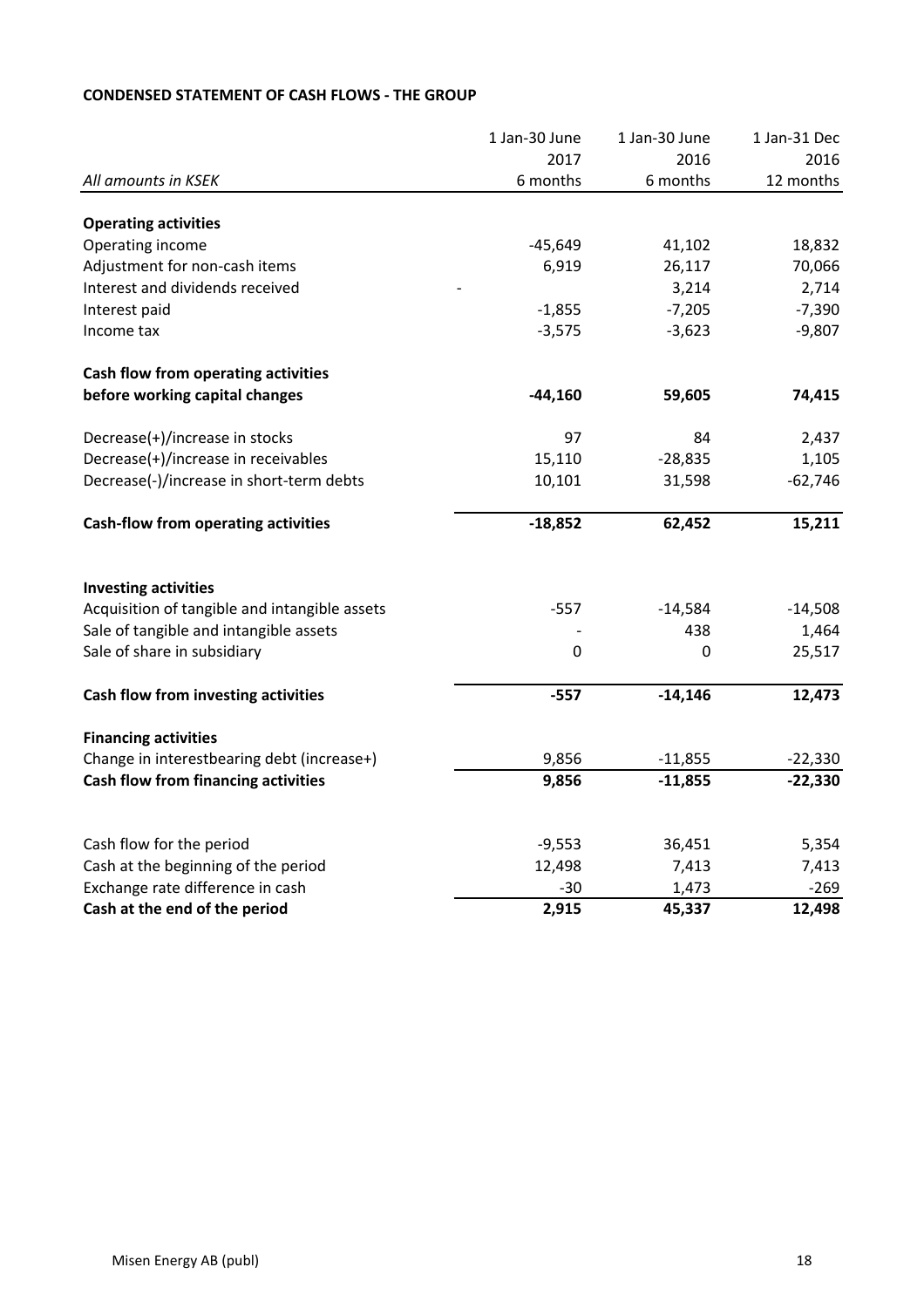#### **CONDENSED INCOME STATEMENT - PARENT COMPANY**

| (Misen Energy AB (publ))                           |                 |                          |               |               |              |
|----------------------------------------------------|-----------------|--------------------------|---------------|---------------|--------------|
|                                                    | 1 Apr - 30 June | 1 Apr - 30 June          | 1 Jan-30 June | 1 Jan-30 June | 1 Jan-31 Dec |
|                                                    | 2017            | 2016                     | 2017          | 2016          | 2016         |
| All amounts in KSEK                                | 3 months        | 3 months                 | 6 months      | 6 months      | 12 months    |
| <b>Operating revenue</b>                           |                 |                          |               |               |              |
| Net sales                                          | 1,395           | 30                       | 2,789         | 60            | 5,577        |
|                                                    | 1,395           | 30                       | 2,789         | 60            | 5,577        |
| <b>Operating expenses</b>                          |                 |                          |               |               |              |
| Other external expenses                            | $-9,493$        | $-1,519$                 | $-12,500$     | $-4,163$      | $-10,960$    |
| Personnel expenses                                 | $-2,034$        | $-2,029$                 | $-4,186$      | $-4,159$      | $-10,418$    |
|                                                    | $-11,527$       | $-3,548$                 | $-16,686$     | $-8,322$      | $-21,378$    |
| <b>Operating result</b>                            | $-10,132$       | $-3,518$                 | $-13,897$     | $-8,262$      | $-15,801$    |
| Loss on sale of subsidiary                         |                 |                          |               |               | $-9,309$     |
| Interest expense                                   | $-1,447$        | $\overline{\phantom{a}}$ | $-1,441$      | $-7,970$      | $-7,969$     |
|                                                    | $-1,447$        | $\mathbf 0$              | $-1,441$      | $-7,970$      | $-17,278$    |
| Profit/loss after financial items                  | $-11,579$       | $-3,518$                 | $-15,338$     | $-16,232$     | $-33,079$    |
| Taxes for the period                               |                 |                          |               |               |              |
| Net profit/loss                                    | $-11,579$       | $-3,518$                 | $-15,338$     | $-16,232$     | $-33,079$    |
| Statement of comprehensive income - Parent company |                 |                          |               |               |              |
| Net loss for the period                            | $-11,579$       | $-3,518$                 | $-15,338$     | $-16,232$     | $-33,079$    |
| Other comprehensive income                         |                 |                          |               |               |              |
| Total comprehensive income for the period          | $-11,579$       | $-3,518$                 | $-15,338$     | $-16,232$     | $-33,079$    |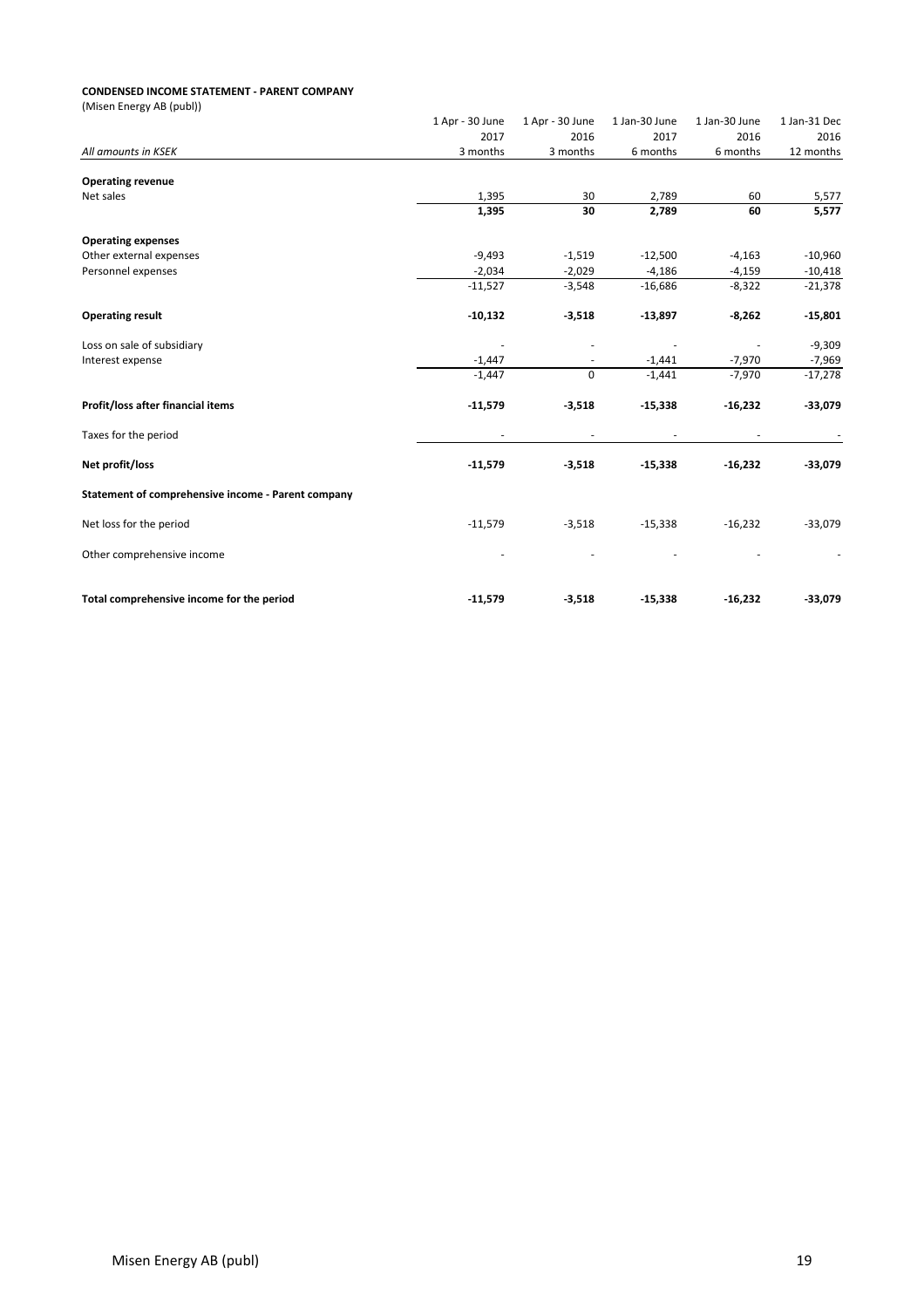#### **CONDENSED BALANCE SHEET - PARENT COMPANY**

(Misen Energy AB (publ))

| All amounts in KSEK                      | 30 June 2017 | 30 June 2016    | 31 Dec 2016 |
|------------------------------------------|--------------|-----------------|-------------|
| <b>ASSETS</b>                            |              |                 |             |
| <b>Non-current assets</b>                |              |                 |             |
| <b>Financial fixed assets</b>            |              |                 |             |
| Shares in subsidiaries                   | 301,287      | 468,069         | 301,287     |
| <b>Total financial fixed assets</b>      | 301,287      | 468,069         | 301,287     |
| <b>Total fixed assets</b>                | 301,287      | 468,069         | 301,287     |
| <b>Total non-current assets</b>          | 301,287      | 468,069         | 301,287     |
|                                          |              |                 |             |
| <b>Current receivables</b>               |              |                 |             |
| Other receivables                        |              | 285             |             |
| Short-term receivables subsidiaries      | 20,711       | 3,559           | 17,265      |
| Prepaid expenses and accrued income      | 292          | 285             | 269         |
|                                          | 21,003       | 4,129           | 17,534      |
| <b>Cash and bank balances</b>            | 2,172        | 1,733           | 7,034       |
| <b>Total current assets</b>              | 23,175       | 5,862           | 24,568      |
| <b>TOTAL ASSETS</b>                      | 324,462      | 473,931         | 325,855     |
|                                          |              |                 |             |
| All amounts in KSEK                      | 30 June 2017 | 30 June 2016    | 31 Dec 2016 |
| <b>EQUITY AND LIABILITIES</b>            |              |                 |             |
| <b>Equity</b>                            |              |                 |             |
| <b>Restricted equity</b>                 |              |                 |             |
| Share capital                            | 290,136      | 290,136         | 290,136     |
| Statutory reserves                       | 345          | 345             | 345         |
|                                          | 290,481      | 290,481         | 290,481     |
|                                          |              |                 |             |
| <b>Non-restricted equity</b>             |              |                 |             |
| Profit/Loss brought forward              | 29,625       | 62,704          | 62,704      |
| Profit/loss for the year                 | $-15,338$    | $-16,232$       | $-33,079$   |
|                                          | 14,287       | 46,472          | 29,625      |
| <b>Total equity</b>                      | 304,768      | 336,953         | 320,106     |
| <b>Non-current liabilities</b>           |              |                 |             |
| Long-term loans                          |              | 113,069         |             |
| Other long-term debts to group companies | 90           | 92              | 92          |
| <b>Total non-current liabilities</b>     | 90           | 113,161         | 92          |
| <b>Current liabilities</b>               |              |                 |             |
| Accounts payable                         | 6,175        | 3,022           | 730         |
| Other short-term liabilities             | 405          | 401             |             |
|                                          |              |                 | 406         |
| Other short-term liabilities group       |              | 11,244<br>9,150 |             |
| Accrued expenses and deferred income     | 3,426        |                 | 4,521       |
| <b>Total current liabilities</b>         | 19,604       | 23,817          | 5,657       |
| TOTAL EQUITY AND LIABILITIES             | 324,462      | 473,931         | 325,855     |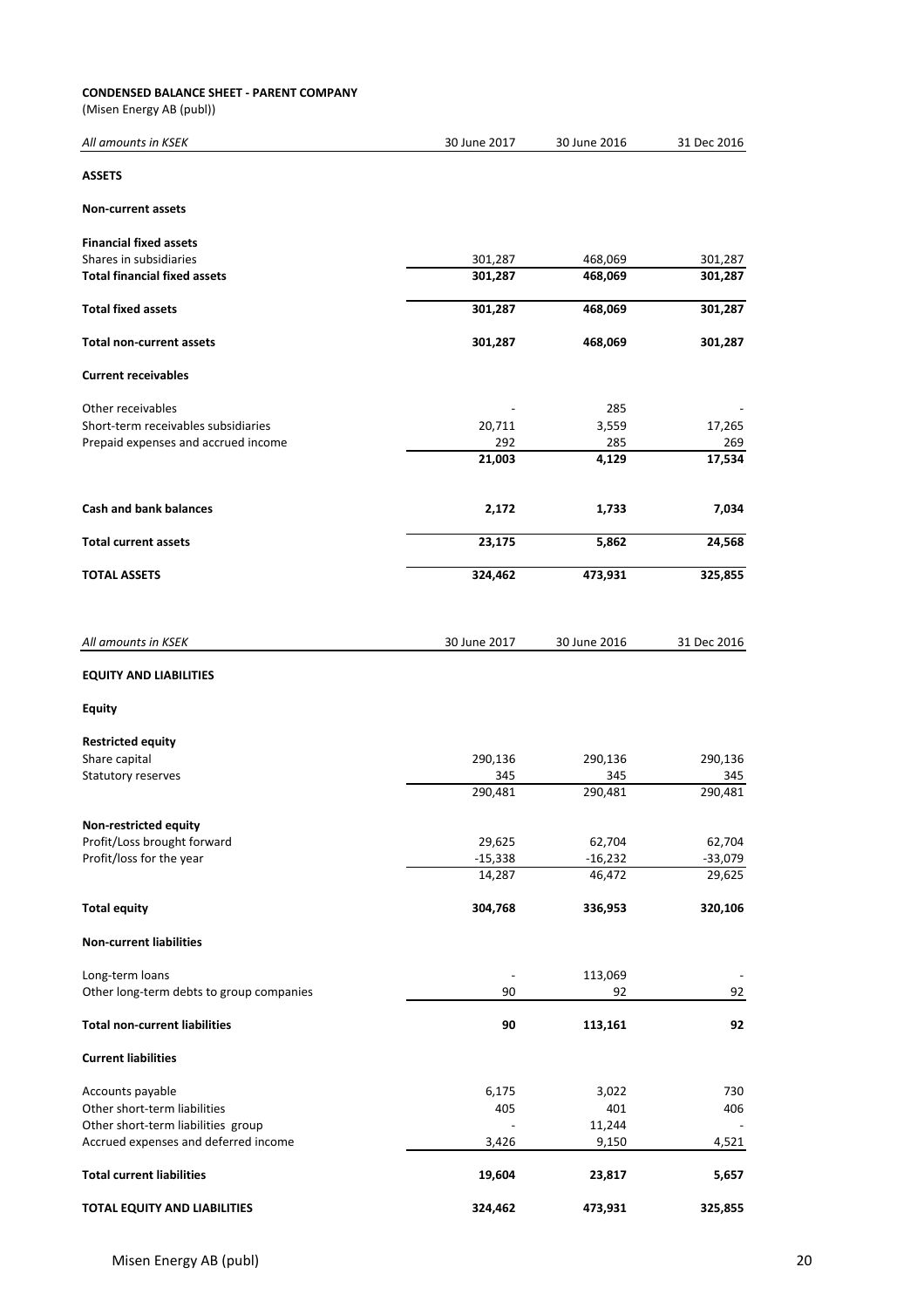#### **CONDENSED STATEMENT OF CHANGES IN EQUITY - PARENT COMPANY**

(Misen Energy AB (publ))

|                                           | <b>Share</b>             |                  |         |                 |                     |
|-------------------------------------------|--------------------------|------------------|---------|-----------------|---------------------|
|                                           | <b>Share</b>             | <b>Statutory</b> | Premium | <b>Retained</b> |                     |
| All amounts in KSEK                       | capital                  | reserves         | reserve | earnings        | <b>Total equity</b> |
|                                           |                          |                  |         |                 |                     |
| Equity brought forward 2016-01-01         | 290,136                  | 345              | 714,285 | $-651,581$      | 353,185             |
| Net result                                |                          |                  |         |                 |                     |
| Net result of the period Jan -June 2016   |                          |                  |         | $-16,232$       | $-16,232$           |
| Other comprehensive income                |                          |                  |         |                 |                     |
| <b>Translation difference</b>             |                          |                  |         |                 |                     |
| Total comprehensive income                | $\blacksquare$           |                  |         | $-16,232$       | $-16,232$           |
| Equity brought forward 2016-06-30         | 290,136                  | 345              | 714,285 | $-667,814$      | 336,952             |
| Equity opening balance 2016-07-01         | 290,136                  | 345              | 714,285 | $-667,814$      | 336,952             |
| <b>Net result</b>                         |                          |                  |         |                 |                     |
| Net result of the period July -Dec 2016   |                          |                  |         | $-16,848$       | $-16,848$           |
| Other comprehensive income                |                          |                  |         |                 |                     |
| <b>Translation difference</b>             |                          |                  |         |                 | n                   |
| Group contribution after tax              |                          |                  |         |                 | 0                   |
| <b>Total comprehensive income</b>         | 0                        | 0                | 0       | $-16,848$       | $-16,848$           |
| Equity brought forward 2016-12-31         | 290,136                  | 345              | 714,285 | $-684,662$      | 320,105             |
| <b>Net result</b>                         |                          |                  |         |                 |                     |
| Net result for the period Jan - June 2017 |                          |                  |         | $-15,338$       | $-15,338$           |
| Other comprehensive income                |                          |                  |         |                 |                     |
| <b>Translation difference</b>             |                          |                  |         |                 |                     |
| <b>Total comprehensive income</b>         | $\overline{\phantom{a}}$ |                  |         | $-15.338$       | 304,768             |
| Equity brought forward 2017-06-30         | 290,136                  | 345              | 714,285 | -699,998        | 304,768             |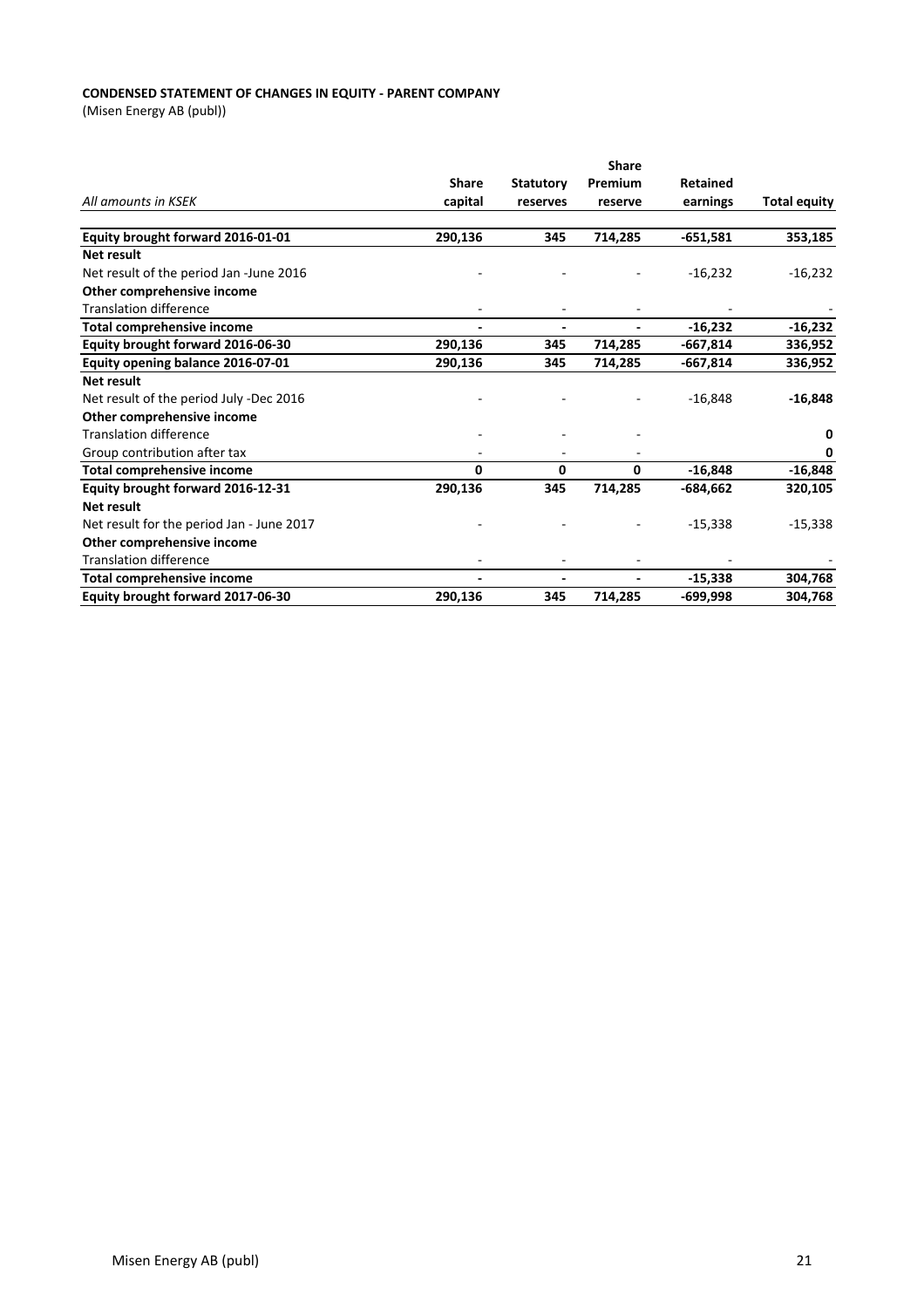# **CONDENSED STATEMENT OF CASH FLOWS - PARENT COMPANY**

(Misen Energy AB (publ))

| All amounts in KSEK                         | 1 Jan-30 June | 1 Jan-30 June<br>2016<br>6 months | 1 Jan-31 Dec<br>2016<br>12 months |
|---------------------------------------------|---------------|-----------------------------------|-----------------------------------|
|                                             | 2017          |                                   |                                   |
|                                             | 6 months      |                                   |                                   |
|                                             |               |                                   |                                   |
| Operating activities                        |               |                                   |                                   |
| Operating income                            | $-13,897$     | $-8,262$                          | $-15,801$                         |
| Adjustment for non-cash items               |               |                                   |                                   |
| Interest received                           |               |                                   |                                   |
| Interest paid                               |               |                                   |                                   |
| Cash flow from operating activities         |               |                                   |                                   |
| before working capital changes              | $-13,897$     | $-8,262$                          | $-15,801$                         |
| Decrease(+)/increase in receivables         | $-3,469$      | $-20$                             | $-2,158$                          |
|                                             |               |                                   |                                   |
| Decrease(-)/increase in accounts payable    | 5,445         | $-1,913$                          | $-4,205$                          |
| Decrease(-)/increase(+) in short term debts | $-2,539$      | $-1,549$                          | $-9,796$                          |
| Cash flow from operating activities         | $-14,460$     | $-11,744$                         | $-31,960$                         |
| <b>Investment activities</b>                |               |                                   |                                   |
| Payment of shareholders contribution        |               |                                   |                                   |
| Sale of shares in subsidiary                |               |                                   | 25,517                            |
| Cash flow from investing activities         | $\mathbf 0$   | $\mathbf 0$                       | 25,517                            |
| <b>Financing activities</b>                 |               |                                   |                                   |
| Change in interest bearing debt debt        | 9,598         | 11,774                            | 11,774                            |
| Cash flow from financing activities         | 9,598         | 11,774                            | 11,774                            |
| Cash flow for the period                    | $-4,862$      | 30                                | 5,331                             |
| Cash at the beginning of the period         | 7,034         | 1,703                             | 1,703                             |
| Cash at the end of the period               | 2,172         | 1,733                             | 7,034                             |